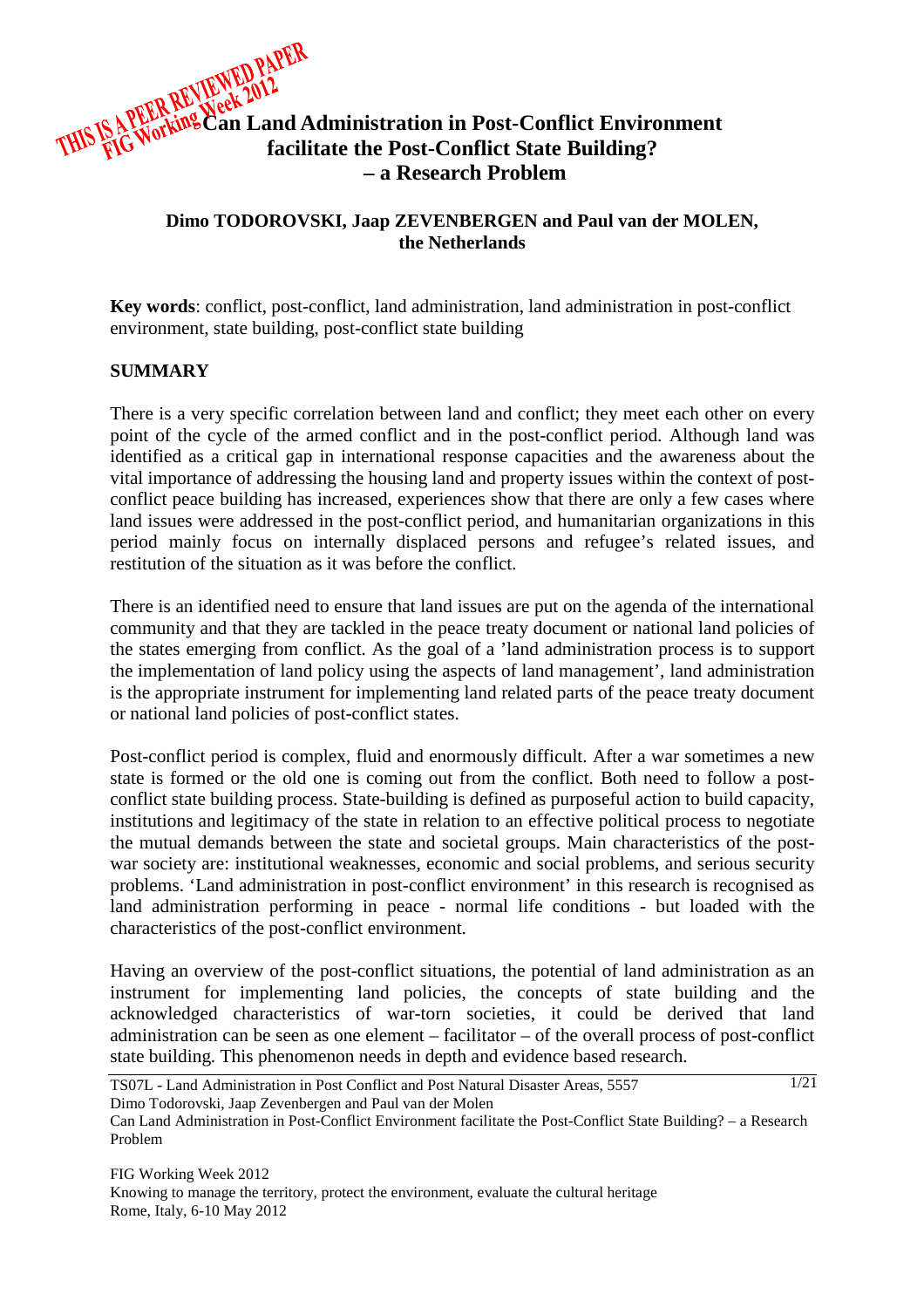# **Can Land Administration in Post-Conflict Environment facilitate the Post-Conflict State Building? – a Research Problem**

# **Dimo TODOROVSKI, Jaap ZEVENBERGEN and Paul van der MOLEN, the Netherlands**

# **1. INTRODUCTION**

The causes of armed conflict and widespread violence are many and varied. In some cases land is a major cause. Land and land related issues are increasingly recognized by the international community as important element associated to conflict activities that take place before, during and specifically after the conflict in emergency and early recovery period (FAO, 2005; OCHA, 2005; UN-HABITAT, 2007; UN-HABITAT, 2009).

This study addresses the role of Land Administration (LA) in post-conflict environments. The focus is on identifying its potential role as a state building facilitator in the post-conflict period. First conflict and post-conflict environments are explored based on available literature. Then land, land rights and LA, and characteristics of LA in post-conflict environment are discussed. 'LA in post-conflict environment' in this research is recognised as LA performing in peace – normal life conditions – loaded with the characteristics of the postconflict environment. A literature review continues on the processes of post-conflict state building in order to identify the characteristics of this subject with reflection on the land related issues. The paper finishes with some conclusions about the identified need to better understand whether LA in post-conflict environment can be a facilitator of the post-conflict state building and under which circumstances**.**

# **2. CONFLICTS AND POST-CONFLICT ENVIRONMENT**

## **Causes of conflicts**

The causes for armed conflict and widespread violence are many. Throughout history, conflicts have been waged over land (Tibaijuka, 2007). In some cases land is one of the factors and sometimes land is a major cause for the conflict. In his paper Lewis (2004) posed a question: "Are wars fought over land? and the answer would be historically…yes". Land is often a significant factor for widespread violence and also a critical element in peace-building and economic reconstruction in post-conflict situations (USAID, 2004).

A broad factor of many conflicts is the social, economic and political discrimination against groups in society, whether minorities or a majority of the population (FAO, 2005). Other causes for armed conflict could be: ethnic envy, nationalistic tendencies, opposing interests, class conflicts, dispute frontiers, expansion action or economic interests (Molen and Lemmen, 2004). Lewis (2004) discusses that wars in the last decades are driven by long-simmering ethnic and religious ideologies and fuelled by a struggle for political and economic control.

TS07L - Land Administration in Post Conflict and Post Natural Disaster Areas, 5557 Dimo Todorovski, Jaap Zevenbergen and Paul van der Molen

Can Land Administration in Post-Conflict Environment facilitate the Post-Conflict State Building? – a Research Problem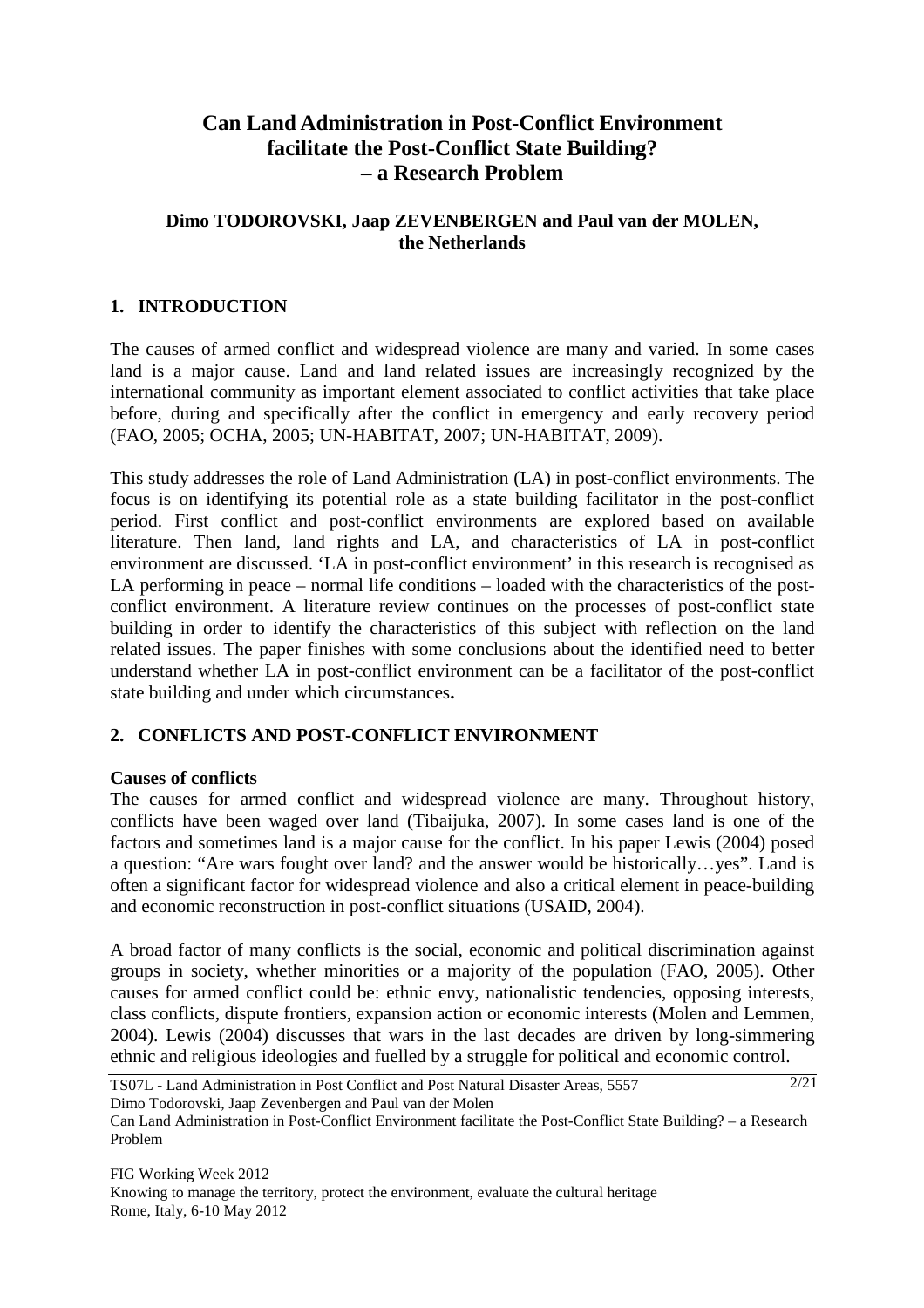It could be summarized that causes of conflicts are not only because of the land itself, but they always have a land dimension (Putzel, 2009; Todorovski, 2011).

## **Definitions of conflicts**

There are several definitions on the conflict in the available literature and here follows a few of them: Sociologists define a conflict as a social fact in which at least two parties are involved and whose origins are differences either in interests or in the social position of the parties (Imbusch 1999), or a social situation in which a minimum of two actors (parties) strive to acquire at the same moment in time an available set of scarce resources (Wallensteen, 2002).

A definition of armed conflict given by the Uppsala University: an armed conflict is a contested incompatibility which concerns government and/or territory where the use of armed force between two parties, of which at least one is the government of a state, results in at least 25 battle-related deaths." (UU DPCR, 2011a).

Because this research mainly focuses on armed conflicts and situations in post-conflict environment the definition for the Uppsala University would be most appropriate.

Other types of conflict are: secondary conflicts that emerge during the fragile period of post conflict state building and land conflicts.

## *Secondary conflicts*

McAuslan (2007) defines secondary conflicts as 'unregulated activity involving the land, housing and property sectors for which there are no mechanisms to resolve the conflicts between parties other than through using force and violence'. That land is one of the catalysts of secondary conflict is illustrated by experiences in several post-conflict societies including Kosovo, Afghanistan, Somalia and Iraq. The lessons learned in these contexts need deeper assessment and incorporation into planned future interventions emerging from war (Lewis, 2004).

## *Land Conflicts*

Wehrmann (2005) define a land conflict as a social fact in which at least two parties are involved, the roots of which are different interests over the property rights to land - the right to use the land, to manage the land, to generate an income from the land, to exclude others from the land, to transfer it and the right to compensation for it. A land conflict, therefore, can be understood as a misuse, restriction or dispute over property rights to land. Anten (2010) argues that the fact that land conflicts continue is due to inadequate formal and informal rules, and weak formal agencies. These weaknesses persist because they are an integral part of the workings of the political marketplace.

## **Changing nature of conflicts**

Nowadays, the nature of conflict has changed. Rarely do armies square off across borders. Since the end of the Cold War, conflict has moved inside national boundaries; civil wars and

3/21

Can Land Administration in Post-Conflict Environment facilitate the Post-Conflict State Building? – a Research Problem

FIG Working Week 2012 Knowing to manage the territory, protect the environment, evaluate the cultural heritage Rome, Italy, 6-10 May 2012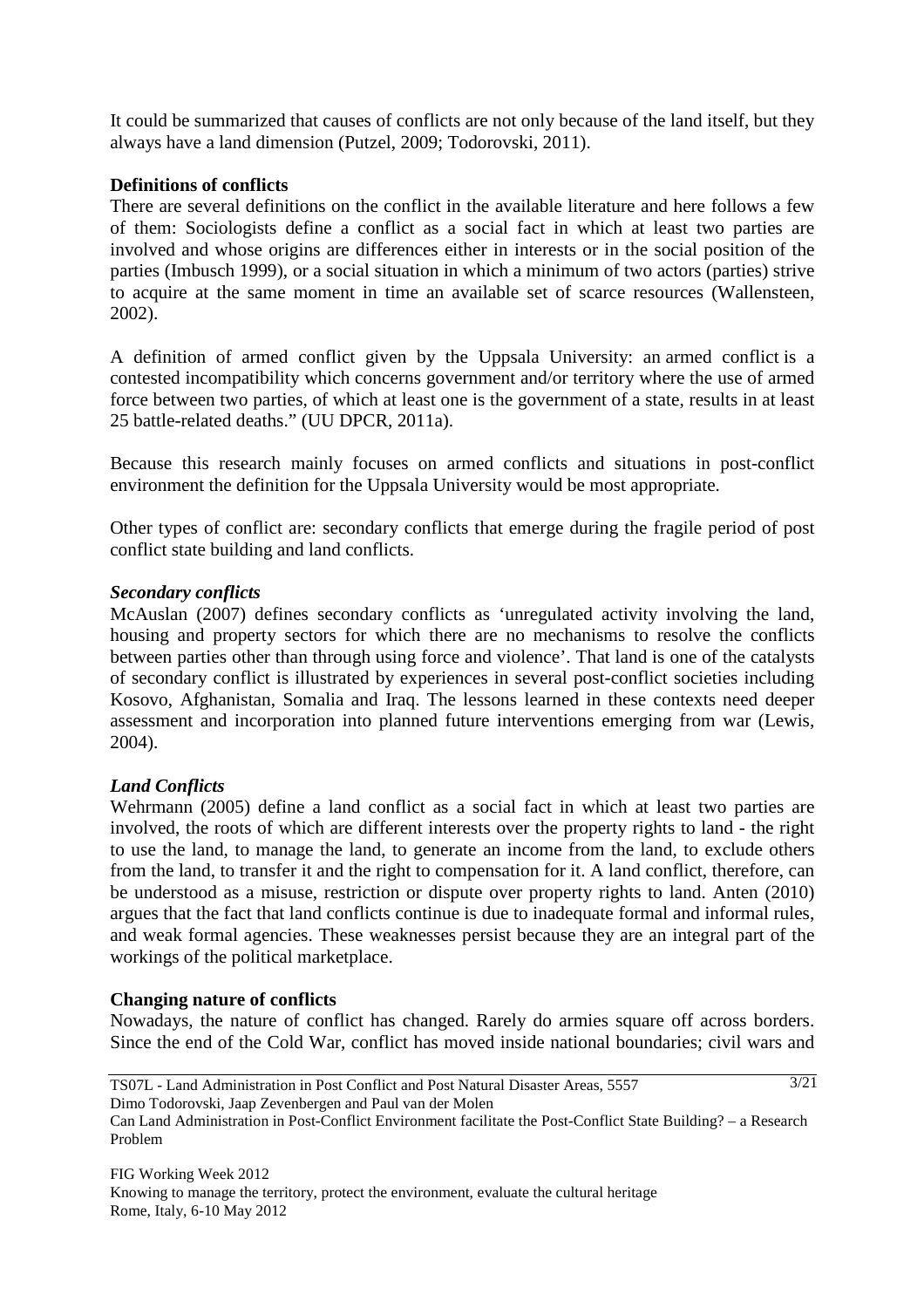insurgencies are much more common today then wars between states (Zevenbergen and Burns, 2010). The attention drawn to wars between states has been replaced by a focus on internal wars of many kinds. A global preoccupation with internal instead of international conflict is now the rule (Buyse, 2008).

Alden Wily (2009) argues that conflicts have moved from an inter-state to an intra-state context, and accordingly shifted into inter-communal and inter-class conflicts, often complicated by ethnic concerns. Wallensteen (2002) distinguishes three basic types of armed conflict: international conflict, civil wars and conflicts over state formation.

There is increased involvement of international organizations and the changed justifications for armed conflicts. This double development has focused international attention to the two kinds of internal conflict distinguished above: civil wars and conflicts over state formation. Firstly, the number of these conflicts in which international organizations are involved has increased (Buyse, 2008). Secondly the justification of conflicts has changed: identity has replaced ideology (Jeong, 2000). Ethnic or national identity, existing or constructed, proved to be a powerful unifying force for building up constituencies. Political leaders, convey a message to their supporters that unless one's own group dominated, it would be dominated by others (Buyse, 2008).

## **Post-conflict environment**

The post-conflict period starts when the main hostilities have ceased, some kind of peace treaty document is signed and international assistance can be provided for emergency and recovery activities. This period generally could be observed in three time phases: emergency, early recovery and the reconstruction period. Activities in the emergency phase focus on establishing basic governance and providing humanitarian services. They are usually undertaken in the immediate aftermath of conflict and before full-scale mobilization of aid resources has started. During this period, there is often little or no operational governance and rule of law, and extensive destruction of infrastructure. Food security is low. These activities should be identified as short-term actions that can be implemented relatively quickly (FAO, 2005). This period is complex, fluid and enormously difficult.

According to FAO (2005) the general characteristics of the post-conflict environment are: death and injury, hunger and starvation, displacement of people, negative social and psychological consequences, changes in values and expectations, destruction of infrastructure and housing, limited government capacity, limited funding and limited national 'ownership' of recovery plans. In all cases, of post-conflict, the war machines inch their way across the landscape leaving behind destroyed infrastructure, buildings, properties and lives of those survivors left behind (Lewis, 2004).

Conflicts often result in the massive displacement of people, creating large numbers of refugees and Internally Displaced Persons (IDP). People sometimes during the conflict experience forced eviction. Displaced people often settle on land to which they have no legal claim. There is also an issue that remaining citizens occupy land and houses left by

TS07L - Land Administration in Post Conflict and Post Natural Disaster Areas, 5557 Dimo Todorovski, Jaap Zevenbergen and Paul van der Molen

Can Land Administration in Post-Conflict Environment facilitate the Post-Conflict State Building? – a Research Problem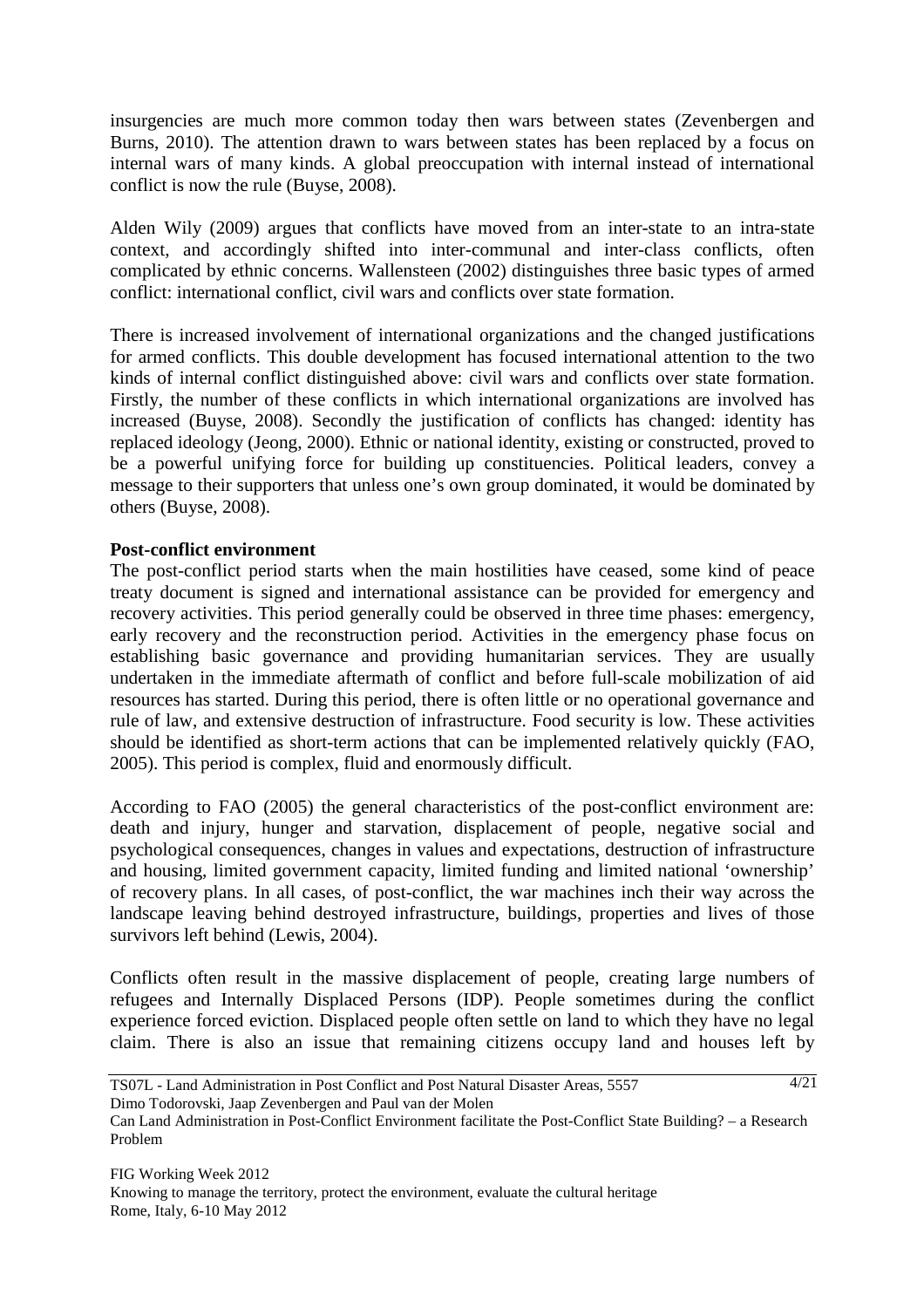refugees/IDP's, this type of occupation is called secondary occupation. There is an important legal distinction between refugees and IDP's. Refugees are people who flee their homes for the safety of another country. IDPs are people who flee from violence but remain within their own country (FAO, 2005). The right of all refugees and IDP's to return to their homes and places of habitual residence in their country and/or place of origin is defined in relevant international legal instruments (UN, 1998). Once the armed conflict comes to an end or diminishes in intensity, one of the first and most important issues to arise is that of restitution and compensation for those who have lost the assets they once possessed (Guterras, 2009).

In the emergency phase of the post-conflict period the first people on the ground are actors from humanitarian organizations and from the International community. These are usually logisticians and procurement people. Pantuliano in HPG (2008) acknowledge that although awareness has increased, humanitarian organisations remain focused on returning land to IDPs and refugees rather than on wider structural issues and their effects on the population as a whole. De Waal discuses 'selective nostalgia': humanitarian agencies frequently try to 'return to the way things were', but these ideals are often unrealistic or even undesirable after processes of change and transition. There is a need to get to grips with the reality of change and how best to promote positive outcomes. There needs to be a shift from focusing solely on restitution to reform (HPG, 2008). Activities undertaken in the emergency phase have impact on the processes of peace and post-conflict state building on long term.

There are cases where actions taken by donors are not well coordinated and there is some overlapping activities. In Afghanistan, there are multiple donors involved – FAO, USAID, ADB, the World Bank, UNAMA, UN-Habitat – and they have different and un co-ordinated policies and approaches to land (McAuslan, 2007).

A peace process is a formal process in which the warring parties either decide to settle the incompatibility in a process in which one issue at the time is regulated by an agreement, or where agreements that build on a previous peace agreements are signed. Definition: 'a peace agreement is an agreement signed by at least two of the warring parties addressing the problem of the incompatibility, either by settling all or part of it, or by clearly outlining a process for how the warring parties plan to regulate the incompatibility' (UU DPCR, 2011b).

De Wit in the HPG (2008) underlines that there is a need to ensure land issues are tackled in peace agreements and that this includes adequate follow-up. The issue of including Housing Land and Properties (HLP) in peace agreements should be pushed since it could compromise an often fragile peace. Nevertheless, making references to land can be important (even in fragile contexts) as it puts pressure for the issue not to be dropped off the political agenda. McAuslan (2007) argues that in an immediate post-conflict situation, governmental institutions are weak, trust both in government and between people and communities are absent. What is needed, per the OECD paper, is a post-conflict land policy which focuses on the political dynamics of the conflict over land, rather than the technical dimensions of land administration. Land professionals with experiences in the development of the land policy documents and with appropriate knowledge in post-conflict environment could significantly

TS07L - Land Administration in Post Conflict and Post Natural Disaster Areas, 5557 Dimo Todorovski, Jaap Zevenbergen and Paul van der Molen

Can Land Administration in Post-Conflict Environment facilitate the Post-Conflict State Building? – a Research Problem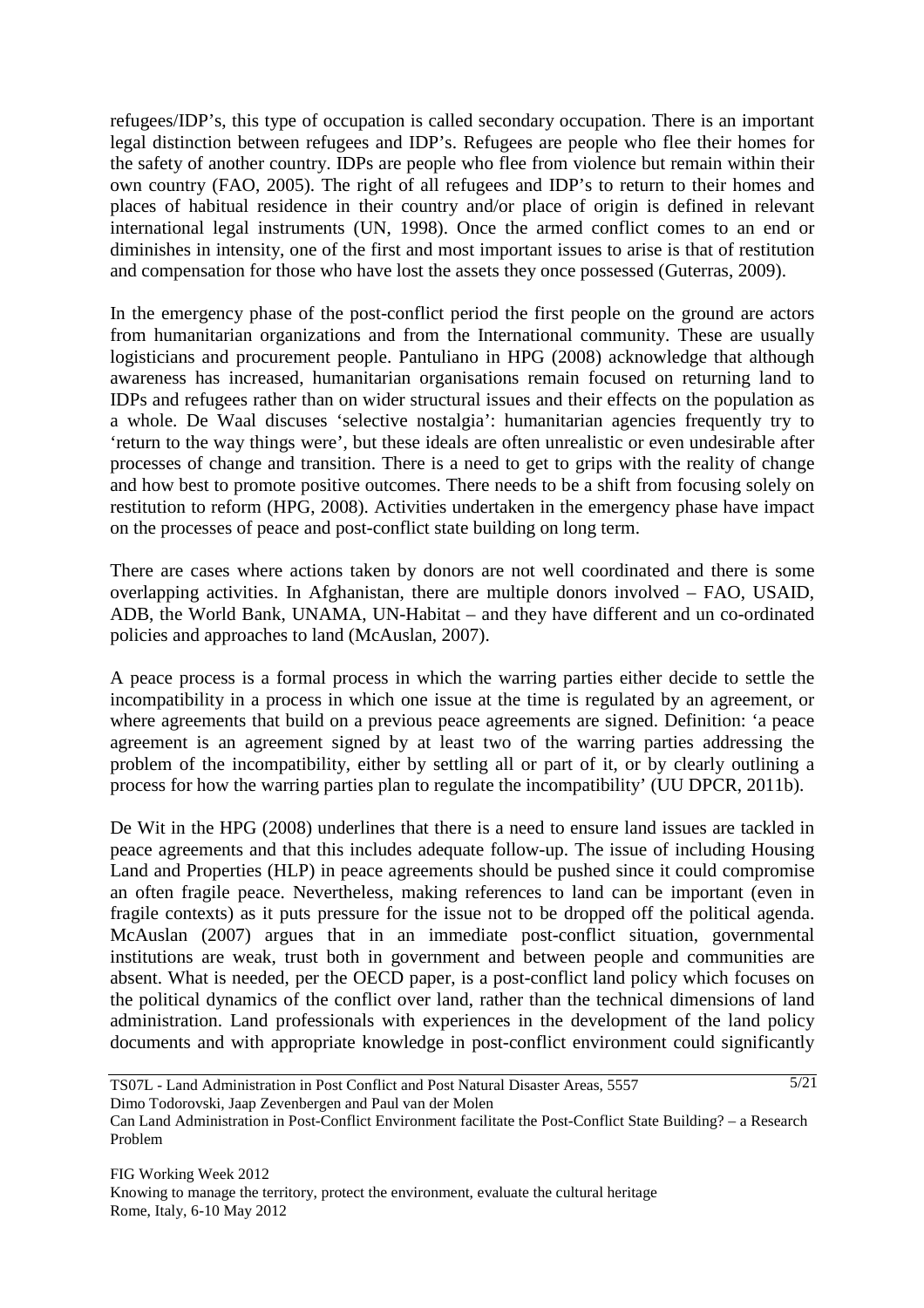contribute this process.

## **Land issues in post-conflict environment**

When large numbers of refugees began to return to their homes in Afghanistan in 2002, for example, it quickly became apparent that they faced a host of land-related problems, such as illegal occupation by local commanders, disputes arising from the loss and destruction of ownership documents, fraudulent transactions, land distribution by successive governments to their political supporters, and disputes over grazing and water rights (Guterras, 2009).

Too few people with background in land are engaged in the topic of post-conflicts. This specific environment requires engagement of different actors to come and work together in the early stages of post-conflict period (HPG, 2008). Pantuliano underlining the critical importance that land issues play in conflict and post-conflict situations, also stressed the need to bring land tenure expertise to the humanitarian community (HPG, 2008).

Pantuliano (2009) clarifies that Humanitarian Policy Group programme of the Overseas Developement Institute originated from the concern that despite increasing evidence that land is often a critical issue in conflict-affected emergencies and forced displacement and plays a key role in post-conflict reintegration and reconstruction processes, there is a perceived lack of humanitarian engagement on HLP issues. Emergency measures such as creation of IDP camps and other settlements are de facto interventions in land management and land tenure (de Waal, 2009). Acting on land issues in a post-conflict environment is of crucial importance in order to support a peaceful transition from conflict. The management of land relations is intrinsically linked to a range of peace benefits (Cramer and Weeks, 2002). Disputes over land are often an underlying cause of, and factor in, conflict, especially in protracted crises (Pantulino, 2009).

Establishing (or re-establishing) tenure security can be very complicated in countries emerging from years of conflict, especially where land records are not available or are badly organized, and where statutory and customary systems overlap (Fitzpatrick, 2008).

## *Land disputes & Land claims*

It is critical that due attention is paid to resources of new or on-going conflict. One of these is the resolution of land and property disputes arising either from displaced population returning, or from internecine struggles for primacy over land and property rights (Lewis, 2004). With the end of an armed conflict, especially a prolonged one involving significant displacement, a large proportion of the affected population will claim or reclaim access to land and resources. This has important implications for return, recovery and reintegration processes. (Pantulino, 2009).

OECD DAC guidelines have identified land tenure and administration as a critical area of action, and stress that disputes related land holdings must be addressed as rapidly as possible once the violence has subsided (Huggins and Clover, 2005). It is important that land claims and grievances be addressed promptly at the end of a conflict. If these issues are overlooked,

TS07L - Land Administration in Post Conflict and Post Natural Disaster Areas, 5557 Dimo Todorovski, Jaap Zevenbergen and Paul van der Molen

Can Land Administration in Post-Conflict Environment facilitate the Post-Conflict State Building? – a Research Problem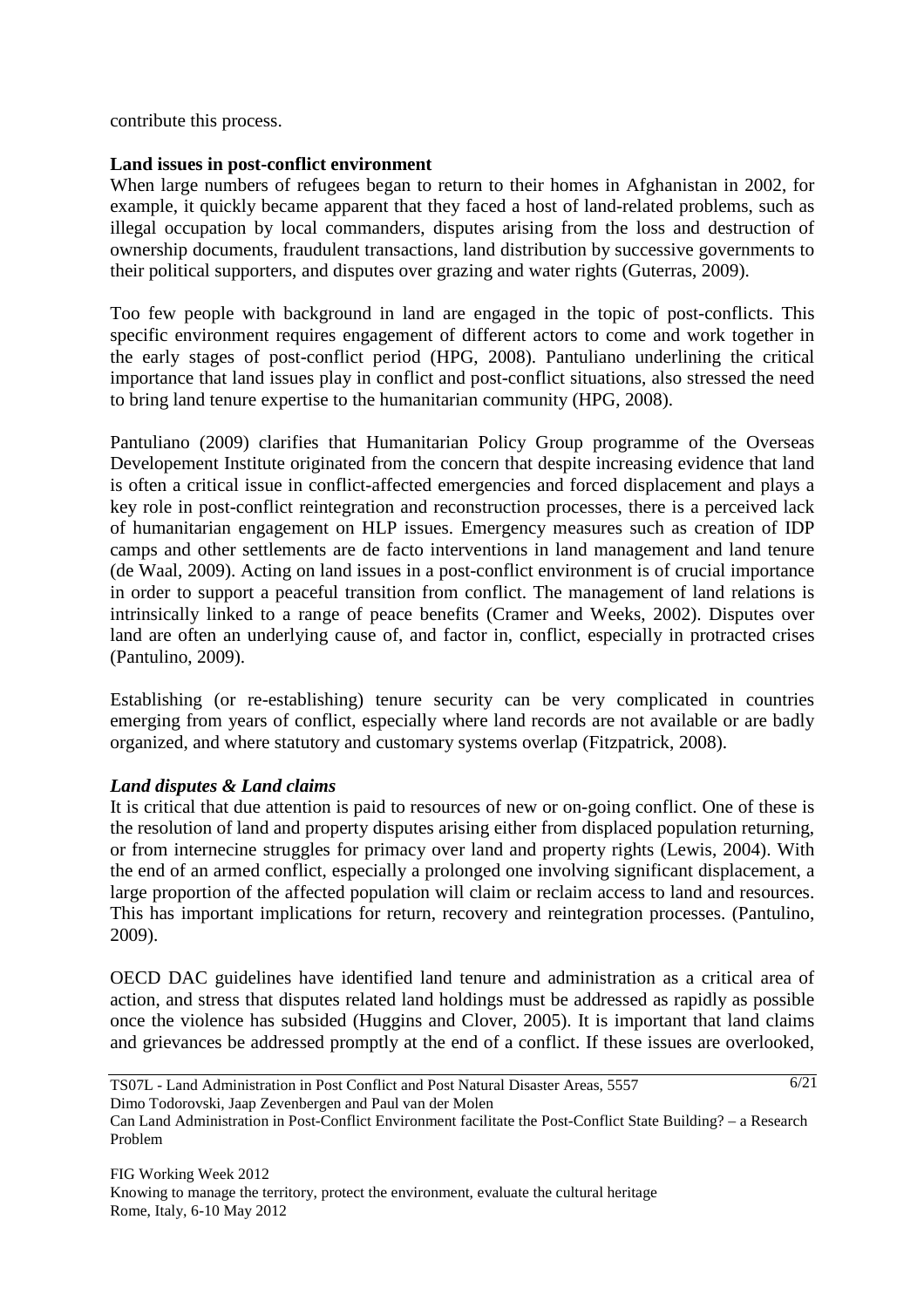property disputes will inevitably escalate and may risk threatening the usually fragile stability of a post-conflict transition. The increase in land and property disputes in the post-conflict period usually stems from the failure to understand or constructively manage post-conflict land and property relations (Pantuliano, 2009).

## **Future**

Looking to the future, it is difficult to avoid the disturbing conclusion that the issue of land, conflict and humanitarian action will need a more prominent place on the international agenda. An accumulation of adverse trends – economic downturn, the process of climate change, volatile food and energy prices – appear likely to create the conditions for conflict within and between states, some of them directly related to the struggle for land, water and other scarce resources (Guterras, 2009).

# 3. **LAND, LAND RIGHT AND LAND ADMINISTRATION**

## **Land and Land Rights**

As described in UN/ECE (2005) land can be recognized as a source of all wealth. Land is a place of all shelter, in the city, the town, the village, and at home. It is the source of food, of materials for construction and manufacture, of coal, gas and oil, of springs and rivers and other essentials for life. Indestructible, immovable, it is the foundation of all human activities. Houses and factories, forests and farms, river roads and railways, mines, quarries, and reservoirs are all fashioned from the land. It offers endless opportunities for development and discovery. From LA perspective 'Land' is to be considered as the surface of the earth, the materials beneath, the air above, and all things fixed to the soil, so it is more than just 'land' alone: it includes buildings, etc. (Molen, 2002). 'Recognizing that land is a source of wealth lies at the heart of good government and effective public administration' (UN/ECE, 2005).

There is a tight relationship between the humankind and land, and it is represented in a form of rights, interest and responsibilities to land. Rights on land can be divided mainly in two groups: statutory and customary rights and they may be defined in the statutory or common law and by the customary traditions or informal use (Molen, 2002). Within the statutory or common law - or so called formal system – rights to land and the real estate are clearly described in the appropriate legislation addressing the land issues, and because this rights to land and real estate are gained via legal instruments it can be assumed that this rights are protected and secured to the right holder. Examples of rights to land and real estate are: ownership, leasehold, freehold, easements, superficies and rights to profit. Customary traditions (or customary law) are based on unwritten rules which find their legitimacy in tradition and these traditions can be different depending on culture, social aspects, economic and political factors.

# **Land Administration**

The term LA has been introduced in the 1990's and has probably the first time been given 'official' status by the UN-Economic Commission for Europe (UN/ECE) in 1996 (Steudler, 2004). According to the UN/ECE web site, the aim was to promote land (immovable

Can Land Administration in Post-Conflict Environment facilitate the Post-Conflict State Building? – a Research Problem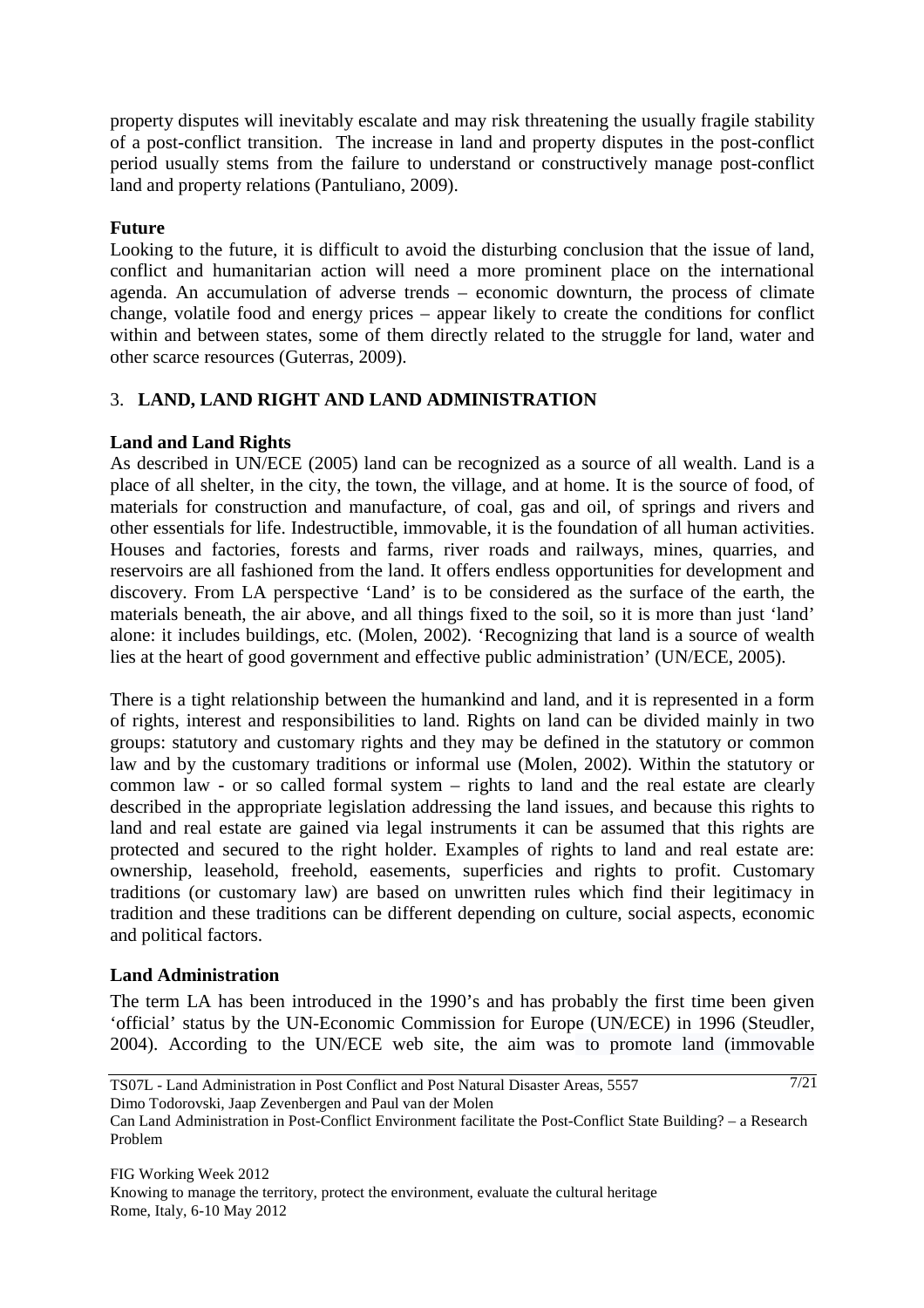property) administration through security of tenure, establishment of real estate markets in countries in transition, and modernization of land registration systems in the advanced economies (UN/ECE, 2011). The importance of effective LA in support of good governance and economic development is well recognized internationally (Groot and Molen, 2000).

The UN Land Administration Guidelines defines LA as 'the process of determining, recording and dissemination information about tenure, value and use of land when implementing land management policies' (UN/ECE, 1996).



Figure 1: The broad concept of land administration (Molen, 2002).

Another definition is: LA is the process of regulating land and property development and the use and conservation of the land; the gathering of revenues from the land through sales, leasing, and taxation; and resolving of conflicts concerning ownership and use of land (Dale and McLaughlin, 1999).

Land administration deals with ownership, use and value of land (Zevenbergen, 2002). 'Ownership' is to be seen in a broad sense: as land tenure, that is the mode in which rights to land are held, based on statutory law, common law, and customary traditions. 'Value' is to be understood as all kinds of values which land might have, depending on the purpose of the valuation, the use of the land and the method of valuation. 'Land use' is to be understood as all the kinds of use land might have, depending on purpose and use, classification and methodology (Molen, 2002).

Land registration and cadastres make up an important part of Land Administration (Zevenbergen, 2002). McLaughlin and Nichols (1989) described land registration as 'the process of recording legally recognized interests (ownership and/or use) in land'. Henssen and Williamson (1990) define land registration as a process of official recording of rights in land through deeds or titles (on properties). It means there is an official record (the land register) of

TS07L - Land Administration in Post Conflict and Post Natural Disaster Areas, 5557 Dimo Todorovski, Jaap Zevenbergen and Paul van der Molen

Can Land Administration in Post-Conflict Environment facilitate the Post-Conflict State Building? – a Research Problem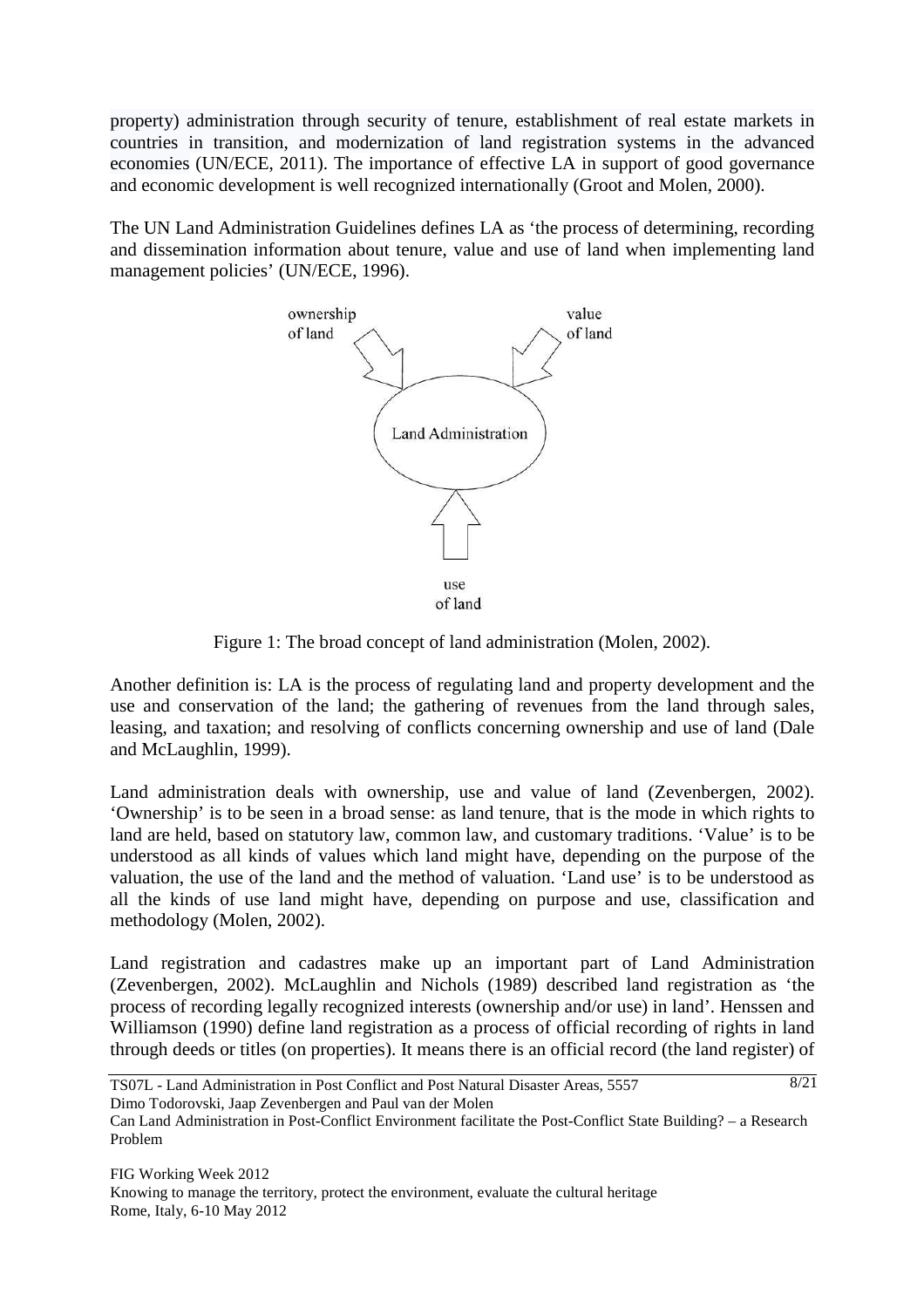rights on land or of deeds concerning changes in the legal situation of defined units of land. It gives the answer of the question "who" and "how". Dale and McLaughlin (1999) argues that land registration provides the framework and means for recognizing formalized land ownership rights and for regulating the transfer of these rights.

Cadastres have registered the human terrain for centuries (Batson, 2007). According to United Nations (1985) cadastre is a methodologically arranged public inventory of data on the properties within a certain country or district based on a survey of their boundaries; such properties are systematically identified by means of some separate decision. The outlines of the property and the parcel identifier are normally shown on large-scale maps. FIG (1995) defines the cadastre as: normally a parcel-based, up-to-date land information system containing a record of interests in land (e.g. rights, restrictions and responsibilities). It usually includes a graphical description of land parcels linked to other records describing the nature of the interest, the ownership or control of those interests, and often the value of the parcel and its improvements. 'Land administration systems and in particular their central cadastral components are essential parts of countries national infrastructures' (UN/FIG, 1999).

The definition for the LA from the UN/ECE (1996) has been used in many policy documents and research studies, in this research it is key guiding principle as well.

# 4. **LAND ADMINISTRATION IN POST-CONFLICT ENVIRONMENT**

The post-conflict environment in regards to HLP is highly complex and multidimensional and it is not possible to develop guidelines for all aspects for all countries and scenarios simultaneously (UN-HABITAT, 2007). Many of those conflicts have direct effect on the control over land and the rights of people relating to land and cause innumerable denials of HLP rights (Tibaijuka, 2007). Some of the land-related challenges that arise in post-conflict situations include: loss or destruction of property, secondary occupation, landlessness, insecure use or mobility rights and lack of clarity regarding ownership or use rights (Zevenbergen and Burns, 2010). Addressing these fundamental challenges, dealing with land administration in post-conflict situations, is no longer a matter of choice, but a core responsibility of effective peace building. Once it is understood that HLP issues may trigger secondary or tertiary conflict, it is important for peace building missions to become aware that proposals related to land management in post-conflict situations are an integral part of efforts to restore peace and stability (UN-HABITAT, 2007).

Land related issues that come up in the post-conflict environment are: access to land, LA systems that support tenure security, forced transactions, emergency occupation of land (for ex.: emergency camps, settlements for refugees and IDP, etc.) and HLP rights.

The normative framework for addressing HLP rights in the context of displacement is summarised in the 2007 as Principles on Housing and Property Restitution for Refugees and Displaced Persons (COHRE, 2007), known as 'Pinheiro Principles'. 'The Pinheiro Principles provide restitution practitioners, as well as States and UN and others agencies, with a

TS07L - Land Administration in Post Conflict and Post Natural Disaster Areas, 5557 Dimo Todorovski, Jaap Zevenbergen and Paul van der Molen 9/21

Can Land Administration in Post-Conflict Environment facilitate the Post-Conflict State Building? – a Research Problem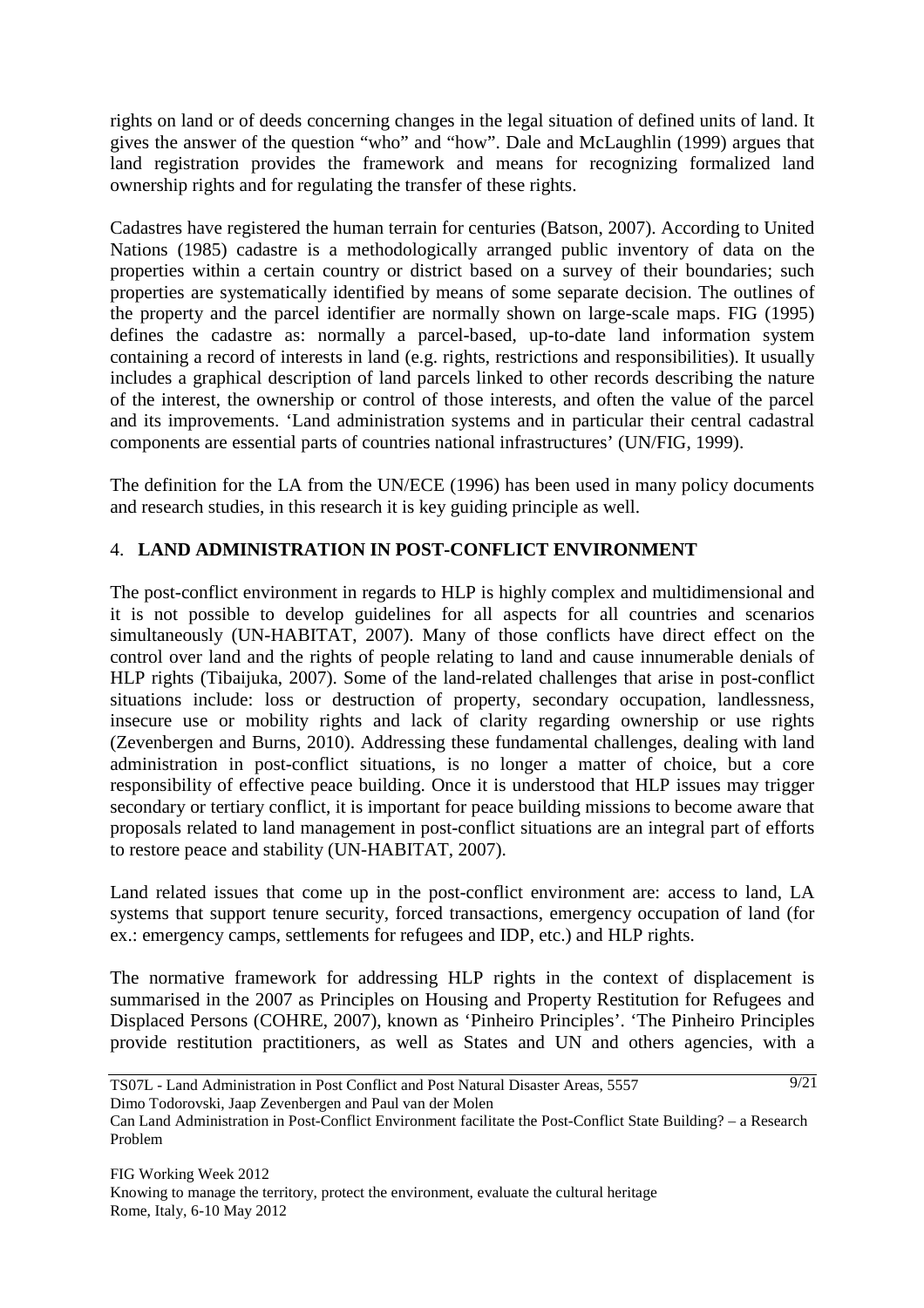consolidated text relating to the legal, policy, procedural, institutional and technical implementation mechanisms for housing and property restitution' (COHRE, 2007).This document is a compilation of existing rights based documents in international human rights and humanitarian law. It acknowledges that all displaced persons should be protected regarding the HLP rights, the right(s) that they had to their property should be restored or if that is not possible then compensated. The Pinheiro Principles make some references to LA issues as well (Pinheiro Principles: 13, 15, 16, 17, 20 and 21).

LA in post-conflict areas obviously is difficult matter that requires an approach that copes with the local situation (Molen and Lemmen, 2004). Wily in HPG (2008) argues that property issues in post-conflict environment are often the same as those in non-conflict affected states but are just more loaded with the characteristics of the post-conflict settings. Land administration systems can suffer in several ways during a conflict. The most obvious blow follows from the loss of staff and records (Zevenbergen and Burns, 2010).

## **Land professionals**

Staff can be killed, (forced to) leave the area or not be able or willing to return to their jobs within LAS. In all cases it is important to quickly identify available experienced staff and try to get them back to work as soon as possible. Most land administration staff are professionals with specific expertise, and except for (top) managers their position should not be political, but this depends much on local circumstances.

Experiences show that too few of the engaged personal in the emergency phase have appropriate knowledge and skills in LA issues which have their specific characteristics and need adequate approach for LA in post-conflict environment (HPG, 2008; Pantuliano, 2009).

When -at the end of the day- a land registrar writes down a name of an owner in a land book, and a land surveyor draws a boundary line on a cadastral map, it could be either the start of a prosperous economic development, or the overture to a new conflict (Molen and Lemmen, 2004). The work of land surveyors and land registrars can be seen in a context of state and nation building (Molen, 2011).

## **Land records**

Land records are the evidence of ownership and use rights. Land records are typically associated with formal land administration systems. In countries where land is administered through customary bodies, where formal legal systems are not accessible to significant parts of the population, records are kept locally and transactions recorded through simple sales contracts, witness statements or local knowledge and attribution. Incomplete, out of date or contested land records can pose a threat to tenure security that is heightened in settings characterized by legal pluralism where statutory law does not recognize the existence of any other valid system of rights (UN-HABITAT, 2009). According UN-HABITAT (2009) the issues about land record in post-conflict situations that require appropriate attention are: inadequate land records; fragmented responsibility for land records; lost, stolen or fraudulent land records; and women and child's property and inheritance rights.

TS07L - Land Administration in Post Conflict and Post Natural Disaster Areas, 5557 Dimo Todorovski, Jaap Zevenbergen and Paul van der Molen 10/21

Can Land Administration in Post-Conflict Environment facilitate the Post-Conflict State Building? – a Research Problem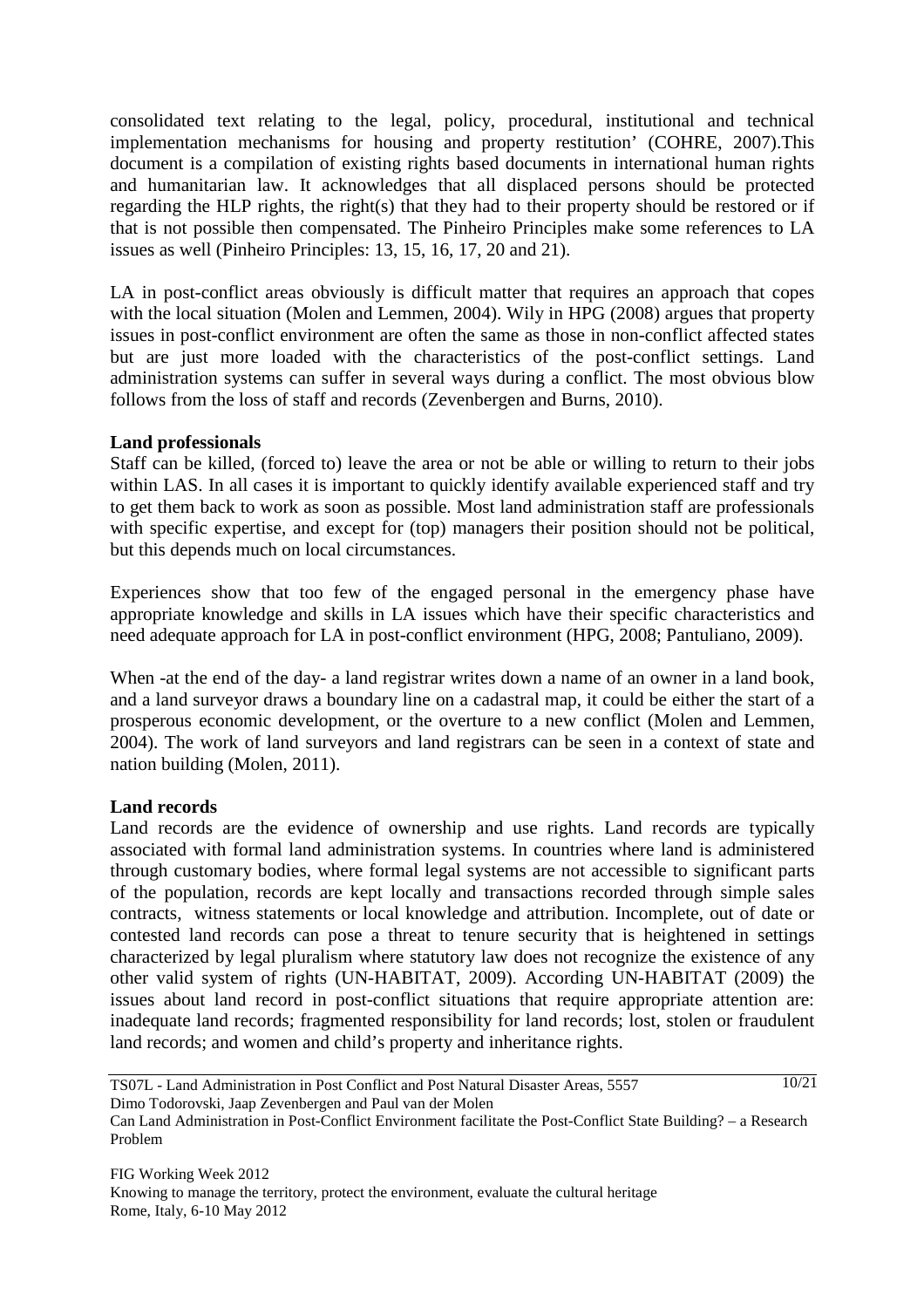In East Timor the land and property building was among the first destroyed by militia activity along with most property rights records. Also in Somalia, land registries for the valuable irrigated areas in the central part of the country have been largely destroyed and will lead to significant problems once a central government and peace prevail (Unruh, 2004).

For the land records in post-conflict LA environment reveals that they are vulnerable subject and always negatively affected during the conflict. Fully paper based systems are even more vulnerable than digital ones. Land records in post-conflict LA environment can be: damaged stolen, lost, fraud or manipulated by powering parties (groups), partly or fully destroyed, moved in third country or even be a target for violent attack.

## **Summary on Land administration in post-conflict environment**

In post-conflict situations, land (and related housing and property) issues are even more urgent and complex. No matter how difficult concerted action might seem in the chaos and confusion following conflict, land questions have to be dealt with as early as possible (Du Plessis, 2003). Historically, land administration issues have not been figured prominently in UN emergency and peace building operations. While some UN missions (including cases when UN exercised transitional governing functions, such as those in Kosovo and East Timor) addressing land administration problems in post-conflict areas, most missions either do not address these issues at all, or if attention is paid, it was generally *ad hoc*, limited in nature (UN-HABITAT, 2007). The relationship to land administration and land policy is relevant and should be recognized in peace treaties. Parties involved in formulation of peace agreements and/or strategic action plans should mention land registration not as isolated objective but rather embed in such plans a wider development and land policy (Molen and Lemmen, 2004). LA is the appropriate instrument for implementation of the national land policy. Failure to address land issues in post-conflict period can create significant obstacles to humanitarian interventions and early recovery responses and, if unaddressed, may contribute to renewed violence.

'LA in post-conflict environment' in this research is recognised as LA performing in peace normal life conditions - but loaded with the characteristics of the post-conflict environment. The phenomenon needs attention: research is needed that will define and determine the characteristics 'LA in post-conflict environments'.

# 5. **POST-CONFLICT STATE BUILDING**

After a war sometimes a new state is formed or the old one is coming out from the conflict, both need to follow a post-conflict state building process. The first challenge that these states are facing is the peace keeping process. The cessation of armed hostilities is not the complete watershed it may seem to be. A ceasefire is only a temporary success on the long road to peace (Buyse, 2008). There are two situations of peace, negative peace - absence of violence but nothing more than that, and positive peace - reconciliation among the parties on long term. (Miall et all, 1999). Peace building is actions undertaken by international or national actors to

TS07L - Land Administration in Post Conflict and Post Natural Disaster Areas, 5557 Dimo Todorovski, Jaap Zevenbergen and Paul van der Molen 11/21

Can Land Administration in Post-Conflict Environment facilitate the Post-Conflict State Building? – a Research Problem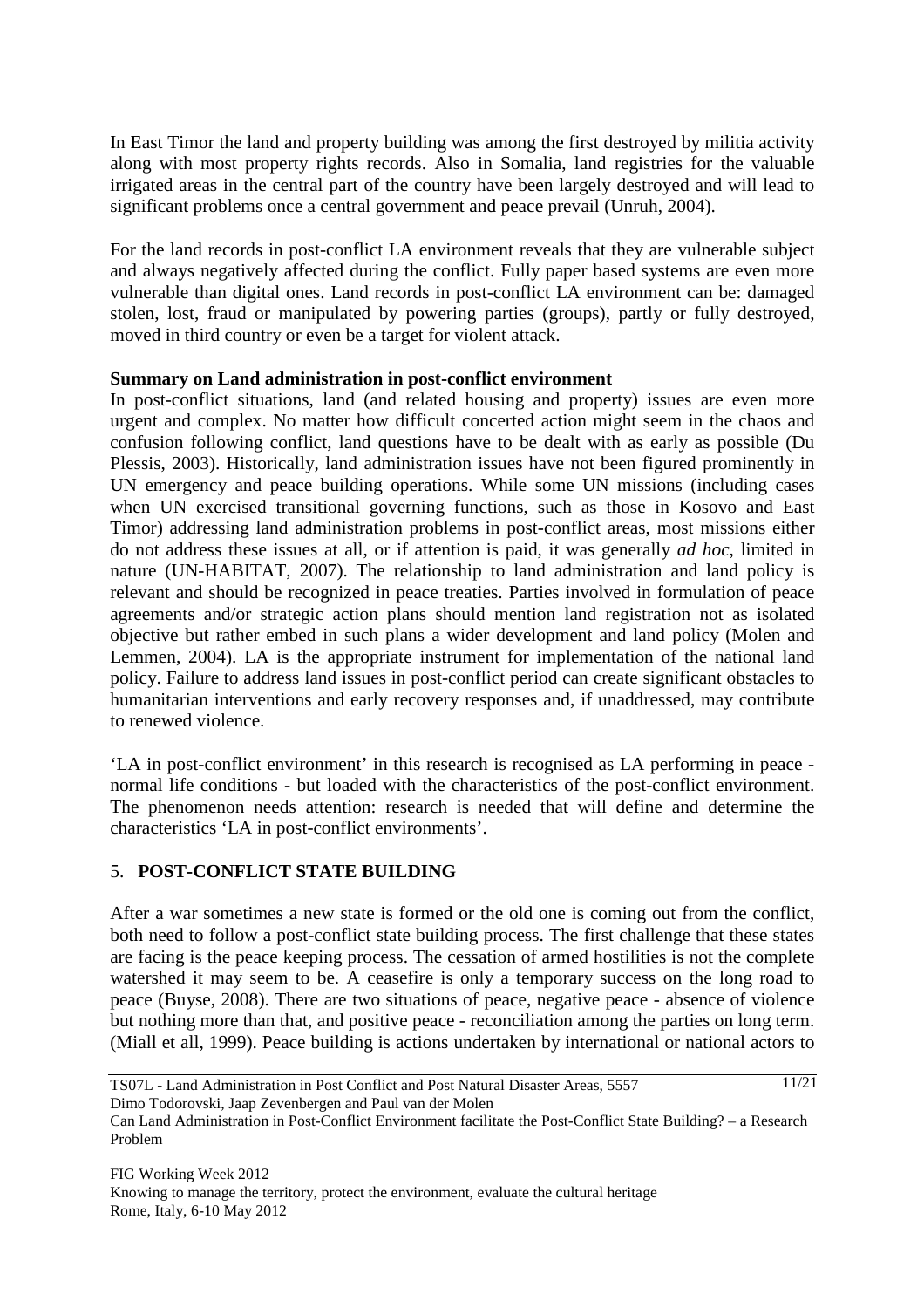institutionalize peace, understood as the absence of armed conflict and at least a modicum of political process (Call and Cousens, 2007).

Because the post-conflict period is complex, fluid and enormously difficult, the state and the peace are fragile, all actors involved in the process of post-conflict state building should be aware of this fragile situation and the importance to keep peace in place. The peace building process should follow in parallel the post-conflict state building on long-term.

## **Fragile states**

Recent years have seen increasing concern among the policy-makers about 'weak', 'failing' and 'fragile' states. State fragility may be manifested in various forms and degrees. The chief concern is risk of conflict or humanitarian disaster (NYU CIC&IPA, 2008). By ODEC (2007) "states are fragile when states structure lack political will and/or capacity to provide basic functions needed for poverty, development and to safeguard security and human rights of their populations".

Fragility of states and situations is understood as a situation where weaknesses in the dynamic political process obstruct the matching of citizens' expectations of the state with the state's capacity to deliver. It is the opposite of resilience (Anten, 2009). Resilience can be defined in relation to a state (and society), or to governance. Resilience in relation to a state is defined as the ability of state and society to manage state–society expectations and to keep expectations and capacity in equilibrium. Together, capacity, institutions, legitimacy and effective process combine to produce state resilience (NYU CIC&IPA, 2008).

## **States and Nations**

State is defined as the institutions of government consisting of both those making political decisions and those acting on political instruction (Whaites, 2008). The literature makes a clear distinction between Nation and State, as follows: a 'Nation is a social group sharing common ideology, institutions, language and homogeneity', while a 'State is a legal concept describing a social group that occupies a certain territory and is organised under common political institutions and an effective government'. To say it more easily: a Nation is a tight knit group with common culture, and a State is self-governing entity (Molen, 2011). According to Call and Cousens (2007) nation building is: actions undertaken, usually by national actors, to forge a sense of common nationhood, usually in order to overcome ethnic, sectarian, or communal differences; usually to counter alternate sources of identity and loyalty; and usually to mobilize a population behind a parallel state-building project.

## **State building**

State-building is defined as purposeful action to build capacity, institutions and legitimacy of the state in relation to an effective political process to negotiate the mutual demands between the state and societal groups (OECD, 2008). 'State building', namely the construction of the foundation of the government edifice, within which governance ought to operate (Molen, 2011).

TS07L - Land Administration in Post Conflict and Post Natural Disaster Areas, 5557 Dimo Todorovski, Jaap Zevenbergen and Paul van der Molen

Can Land Administration in Post-Conflict Environment facilitate the Post-Conflict State Building? – a Research Problem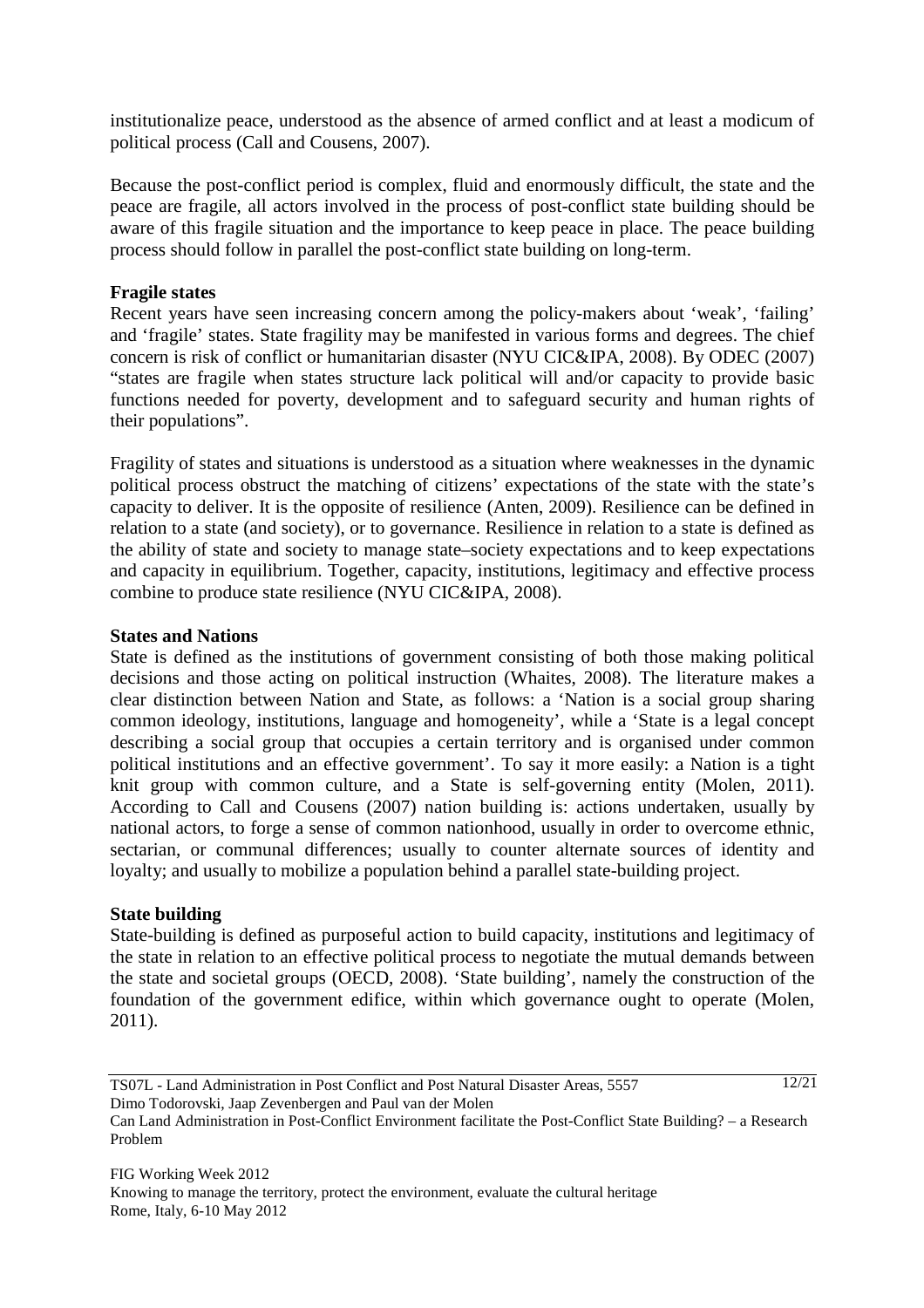First priority of state-building must be a form of political governance (Anten, 2009), and the articulation of a set of political processes or accountability mechanisms through which the state and society reconcile their expectations of one another. Focusing on governance structures that address inequities and inequalities and promote accountability is likely to promote stability over time. State building in fragile states is a critically important but highly challenging function. The complexity and context specificity of the state formation process, as well as limits on external influence, means that sustained, serious efforts as well as research and policy innovation are urgently needed. Successes will contribute to human security, development, and international stability – benefits warranting substantial national and international engagement (NYU CIC&IPA, 2008). A distinction should be recognized that state building is not peace building and it is not nation building.

## **Post-conflict state building or building the war-torn societies**

Ball distinguishes between three types of characteristics of war-torn societies. Firstly, these are institutional weaknesses, like non-participatory and malfunctioning political and judicial systems, strong competition for power instead of attention to governing, a limited legitimacy of political leaders and no consensus on which way society should go. Secondly, economic and social problems: destroyed or decaying social and economic infrastructure, an increase of the illegal economy and a decrease of the legal economy, people reverting to subsistence activities, hatred among population groups and, significant for the issue under review here, conflicts over land and property. Finally these societies have to cope with serious security problems: huge quantities of small arms freely circulating among the population, political influence of the armed forces, demobilization and disarmament issues (Ball, 2001). It can be concluded the main characteristics of the post-war society are: institutional weaknesses, economic and social problems, and serious security problems. Appropriate policies should be developed and implemented to overcame this situation.

Post-war states present both a major challenge and a major opportunity. Three dimensions of policy should be the focus of post-war engagement: political processes that legitimate the state; the development of the framework of the rule of law, including with respect to economic governance; and the re-establishment of a framework of security, including but not limited to reconstitution of the state security apparatus (NYU CIC&IPA, 2008).

Getting from a situation of negative peace to positive peace requires some form of doing justice (Miall et all, 1999). If justice is required, rule of law becomes one of necessary perspectives for looking at the given post-conflict environment. Apart from being an aspect of rebuilding the rule of law, housing and property restitution can make a practical contribution to peace (Buyse, 2008). Wallensteen (2002) emphasizes that in the post-settlement phase it is important to undo the effects of war. This entails economic redevelopment and the restoration or creation of democratic institutions, but also the return of refugees and displaced persons (Buyse, 2008).

In the last two decades, the number of international post-conflict operations has substantially increased. These operations have proved to be complex and results have been mixed. Important policy lessons are beginning to be learned, e.g. that policies are most effective

TS07L - Land Administration in Post Conflict and Post Natural Disaster Areas, 5557 Dimo Todorovski, Jaap Zevenbergen and Paul van der Molen 13/21

Can Land Administration in Post-Conflict Environment facilitate the Post-Conflict State Building? – a Research Problem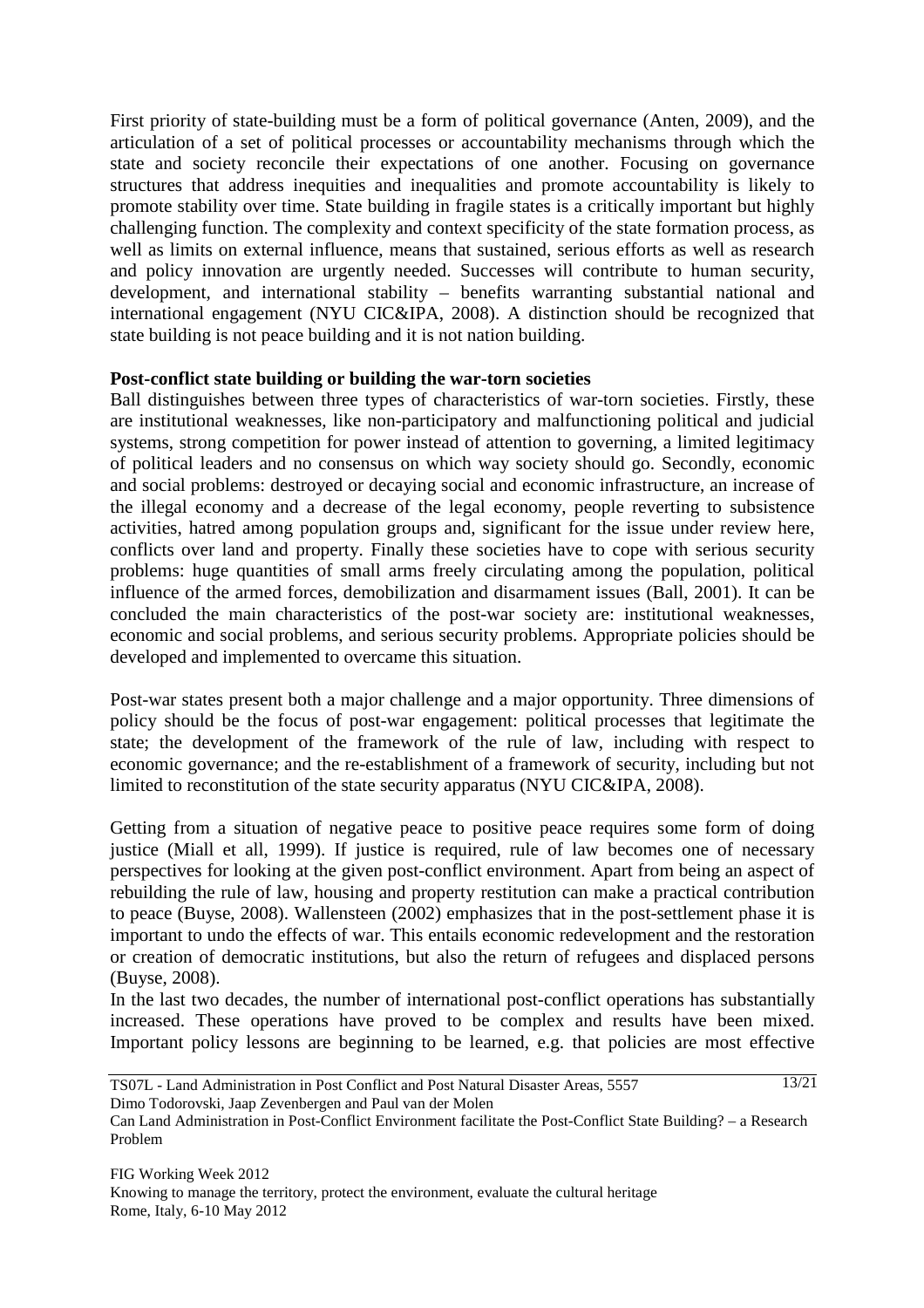when they are integrated, striking the right balance between security, governance and socioeconomic development (Anten, 2009). The increased involvement of international organizations may have a double effect. Weakening or destruction of domestic institutions cause by conflict, increase the need for international remedies in case of human rights violations. More international involvement in modern conflict, at least in this respect, may then have a beneficial effect. The downside of international involvement is dependency. If human rights mechanisms are installed and maintained by international actors, they can easily collapse as soon as the latter leave the arena (Belloni, 2001). Either the international organizations should finish the process of restitution before they leave. Or the system of settlement and enforcement should be firmly rooted in local judicial systems, making it independent of international presence as far as possible (Buyse, 2008).

## **Post-conflict state building with reflection to land issues**

Experiences show that there are only a few cases where land issues were addressed in the post-conflict period, and humanitarian organizations in this period mainly focus on IDP's and refugee's related issues, and restitution of the situation as it was before the conflict. Some opinions are that land issues should be addressed as early as possible in the emergency postconflict phase and preferably this should be incorporated in the broader post-conflict state building context.

Unruh in HPG (2008) argues that during the peace process state authorities are weak. After a war where political environment is at its most fragile, new regimes often lack capacities and political will to address the land and land related issues. That's why there is a need to raise the awareness of the importance of the land issues in this period and overcome the political and practical barriers to dealing with land in post-conflict states.

Good governance is of particular importance in post-conflict state building. To transfer its criteria (sustainability, subsidiarity, equality, efficiency, transparency, accountability, public participation and security) on land policy and land management would provide a good basis for sustainable and low-conflict development. The due establishment of this positive framework is of a crucial importance, especially in situations of crises such as in post-conflict countries (Wehrmann, 2006).

Housing and property restitution seems to have at least a potential to make a positive contribution to peace. It serves as a legal tool to solve destabilizing refugee problems and it may help to cure at least one and maybe two of the three characteristics of war-torn societies: institutional weaknesses and, to a lesser extent, economic and social problems (Buyse, 2008).

A sound definition of property rights and their registration in a land administration system definitely belongs to the necessary institutions to build a State, as is shown in the publications of the chief researcher of the World Bank, dr. Gershon Feder and in the dissertation The Human Right to Property of the late dr. Theo van Banning, the Dutch representative to the FAO in Rome (Molen, 2011). In most developed countries, the land administration systems are so naturally embedded in alignment with the social and economic functionalities of a state,

TS07L - Land Administration in Post Conflict and Post Natural Disaster Areas, 5557 Dimo Todorovski, Jaap Zevenbergen and Paul van der Molen 14/21

Can Land Administration in Post-Conflict Environment facilitate the Post-Conflict State Building? – a Research Problem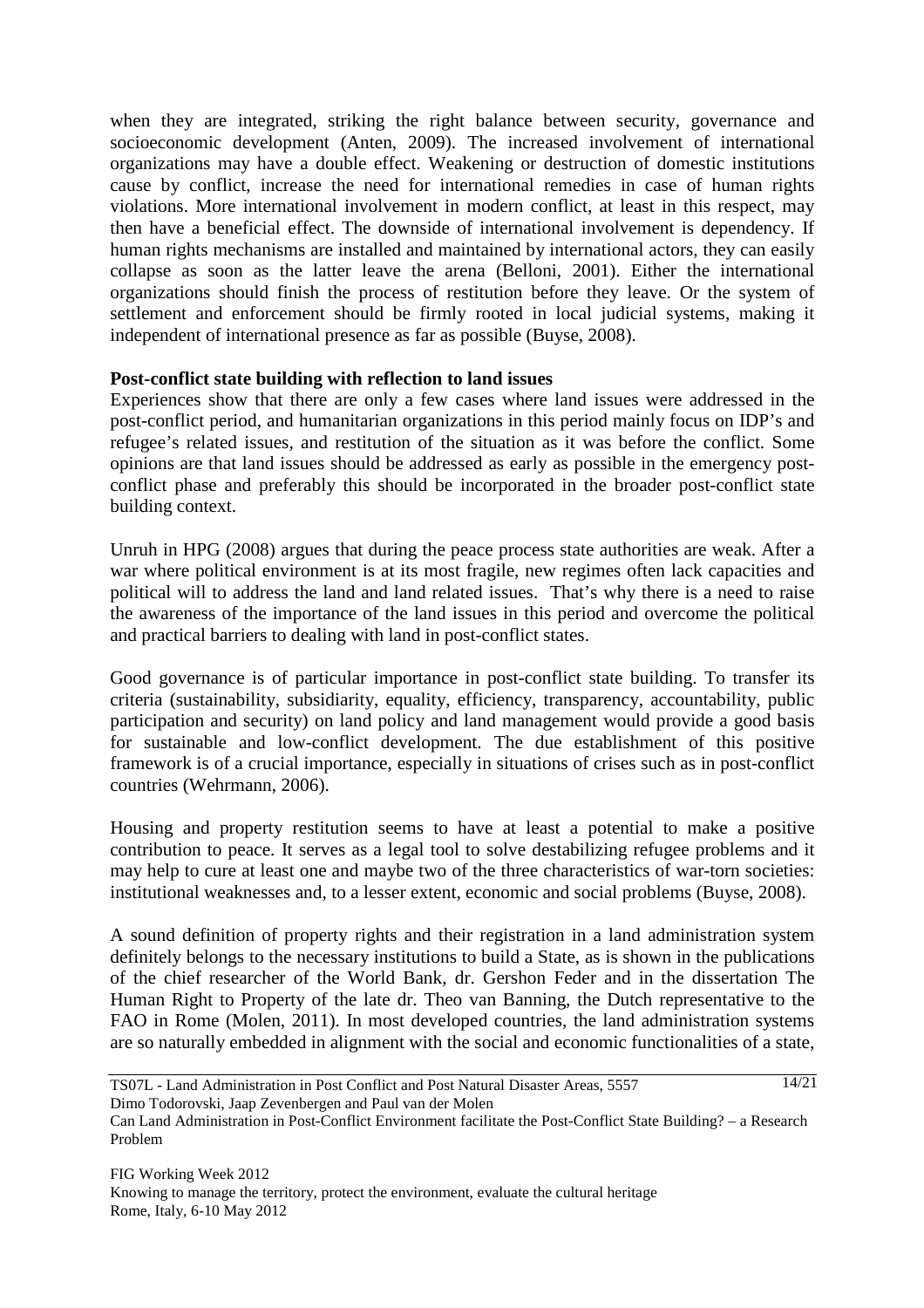that it goes almost unnoticed by the community that they are serving. Since land issues have often triggered armed conflict, and land management has been found to be an integral part of the political order, it would follow that an improvement in the land conflict resolution mechanisms would contribute to both peace-building and state-building. (Anten, 2010). Restitution processes can indeed be a beneficial factor in rebuilding societies (Buyse, 2008).

Elaborating the topics above it could be derived that the phenomenon of LA in post-conflict environment might be recognised as one element of the overall post-conflict state building process.

# 6. **TOWARDS A RESEARCH PROBLEM**

There is a very specific (sometimes too complex) correlation between land and conflict. Guterres (2009) argues that land and property issues arise at every point in the cycle of violence that is to be seen in so many countries throughout the world. Land was identified as a critical gap in international response capacities (OCHA, 2005). The past decade has been witness to a growing understanding of the vital importance of land issues and of addressing HLP rights within the context of post-conflict peace building (UN-HABITAT, 2007). On the other hand, experiences show that there are only a few cases where land issues were addressed in the post-conflict period. Humanitarian organizations in this period mainly focused on IDP's and refugee's related issues, and restoring the situation as it was before the conflict.

Even though the awareness about the importance of land and land related issues in postconflict environment has been increased within the international community, still actors involved with the topic are underlining the need that more in depth research in this specific area is required which should be evidence based. There is increased number of literature about the topic of land issues in the post-conflict areas, basically on: what to do about land, land management and LA in post-conflict environment.

From the literature review it could be concluded that the topics: conflict and post-conflict environment, post-conflict state building and LA in post-conflict environment, are adequately addressed in literature. The relationship or link between conflict and post-conflict environment and post-conflict state building, as well as between conflict and post-conflict environment and LA in post-conflict environment is also acknowledged in the literature. A gap in the knowledge could be identified in the literature addressing LA in post-conflict environment in relation to post-conflict state building.

Here follows a conceptual research design which indicates the gap in the knowledge and the area that this research is going to explore in depth.

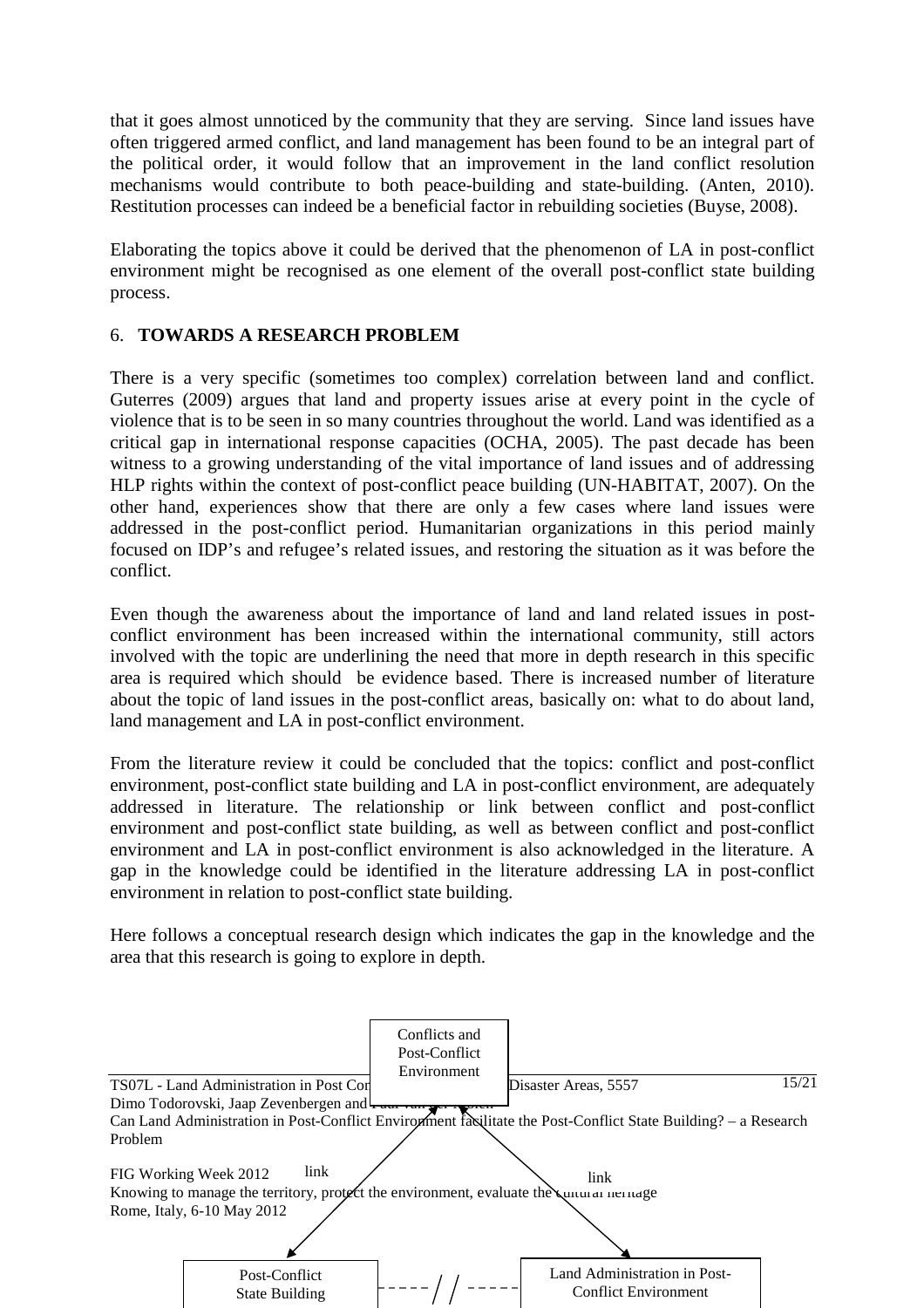## Figure no. 2: Conceptual Research Design

Having an overview over the post-conflict situations, the potential of LA as an instrument for implementing land policies, concepts of state building and acknowledged characteristics of the war-torn societies, it could be derived that LA can be seen as one element – facilitator - of the overall process of post-conflict state building.

This phenomenon needs more in-depth research in order to give the answer to the research question: can LA in post-conflict environment facilitate the post-conflict state building and under which circumstances?

#### *Research methodology*

The nature of any research problem and objectives drives the research methodology to be adopted and methods to be used. Levy (2006) argues that research using a quantitative methods leads to results which are typically generalizable and quantifiable; this does not allow a rich and in-depth understanding of a phenomenon. If the aim is to uncover the issues or a factor underlying that phenomenon, as is the case for this research, then this research requires use of the qualitative research methodology and provides the possibility to the theoretical perspective of the interpretivism. Qualitative research methods examine the how, what and why of various phenomena. Put simply, qualitative methods involve a researcher describing the characteristics of people and events without comparing events in terms of measurements or amounts (Thomas, 2003).

Strategies of doing a research in the domain of applied sciences include: experiments, surveys, histories, analyses of archival information and case studies. Yin (2003) defines a case study as: an empirical inquiry that investigates a contemporary phenomenon within its reallife context, especially when the boundaries between phenomenon and the context are not clearly evident. Case study strategies are used when 'how' and 'why' questions are posed, little or no control over the event, and the phenomenon that is explored is contemporary. This fully reflects to the higher acknowledge research problem, control over the event/phenomenon

TS07L - Land Administration in Post Conflict and Post Natural Disaster Areas, 5557 Dimo Todorovski, Jaap Zevenbergen and Paul van der Molen 16/21

Can Land Administration in Post-Conflict Environment facilitate the Post-Conflict State Building? – a Research Problem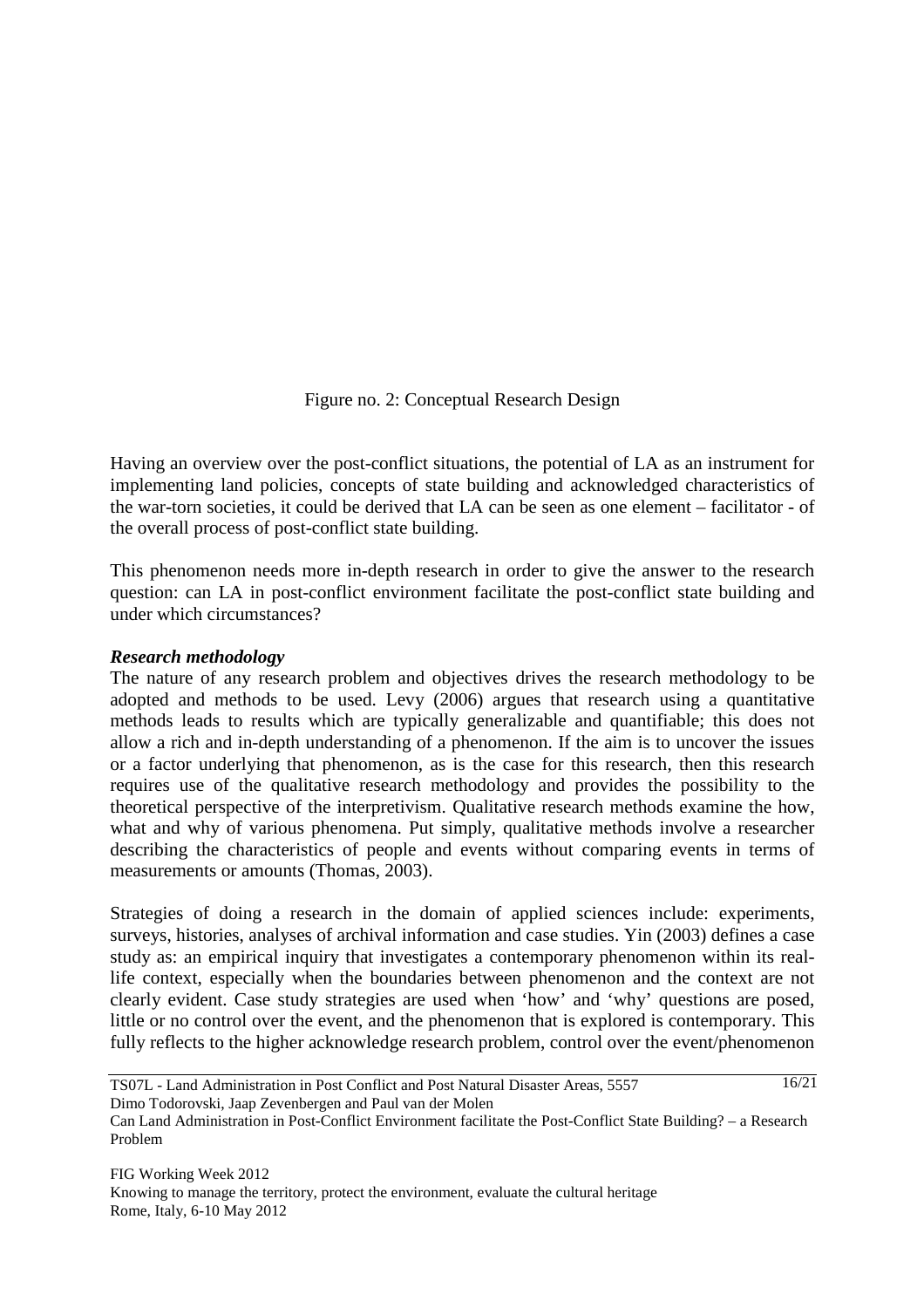and the contemporary type of our research.

From the review of the doctoral researches in the area of the LA reveals that nine out of ten doctoral dissertations preferred qualitative methods. All ten dissertations were performed via case studies-nine used multiple and one used single case study (Cagdas and Stubkjaer, 2008).

It could be concluded that based on the nature of the phenomenon this research is exploring in-depth, most appropriate methodology for this research would be qualitative methodology executed via multiple case study strategy from multiple sources.

## **REFERENCES**

- Alden Wily, L., 2009. Tackling land tenure in the emergency to develop transition in post-conflict states: From restitution to reform. In: Uncharted Territory: Land, conflict and humanitarian actions, Edited by Sara Pantuliano. Published by Overseas Development Institute, 2009.
- Anten, L., 2009. Strengthening Governance in Post-Conflict Fragile States: Issues paper. Conflict Research Unit, Netherlands Institute for International Relations, Clingendael, June 2010, the Netherlands.
- Anten, L., 2010. Strengthening governance in a post-conflict district of the Democratic Republic of Congo: a study of Ituri. Conflict Research Unit, Netherlands Institute for International Relations, Clingendael, July 2010, the Netherlands.
- Ball, B., 2001. The Challenge of Rebuilding War-Torn Societies, in: Crocker, 2001.
- Batson, E. D., 2007. Registering the human terrain: A valuation of cadastre. National defence intelligence college press.
- Belloni, R., 2001. Civil Society and Peacebuilding in Bosnia and Herzegovina, *Journal of Peace Research* vol. 38-2, 2001
- Buyse, A. C., 2008. Post-Conflict Housing Restitution The European Human Rights Perspective with a Case Study on Bosnia and Herzegovina, PhD Theses. School of Human Rights Research Series Volume 25, Institute of Legal Studies, Faculty of Law, Leiden University, the Netherlands, February 2008.
- Cagdas, V. and Stubkjaer, E., 2009. Doctoral research on cadastral development , in Land Use Policy, Volume: 26, Issue: 4, Pages: 869-889. Published October 2009.
- Call, C.T. and E.M. Cousens (2007), "Ending Wars and Building Peace"*,* Coping With Crisis Working Paper Series, International Peace Academy.
- COHRE, 2007. Handbook on Housing and Property Restitution for Refugees and Displaced Persons, Implementing the 'Pinheiro Principles'. United Nations Centre on Housing Rights and Evictions 2007.
- Cramer, C. and Weeks, J. 2002. Microeconomic stabilization and structural adjustment, in Wayne, E. and Vayrynen, R. (ed) The Prevention of Humanitarian Smergencies, UNU/WIDER, Palgrave, Basingstoke 2002.
- Dale and McLaughlin, 1999. Land Administration, Oxford: Oxford University Press.
- de Waal, A., 2009. Why humanitarian organizations need to tackle land issues. In: Uncharted Territory: Land, conflict and humanitarian actions, Edited by Sara Pantuliano. Published by Overseas Development Institute, 2009.
- Du Plessis, J., 2003. Land plays a key role in post-conflict restitution. In: UN-HABITAT, Habitat Debate, Vol. 9/4.

FAO, 2005. Access to rural land and land administration after violent conflicts, FAO Land tenure

TS07L - Land Administration in Post Conflict and Post Natural Disaster Areas, 5557 Dimo Todorovski, Jaap Zevenbergen and Paul van der Molen

Can Land Administration in Post-Conflict Environment facilitate the Post-Conflict State Building? – a Research Problem

17/21

FIG Working Week 2012 Knowing to manage the territory, protect the environment, evaluate the cultural heritage Rome, Italy, 6-10 May 2012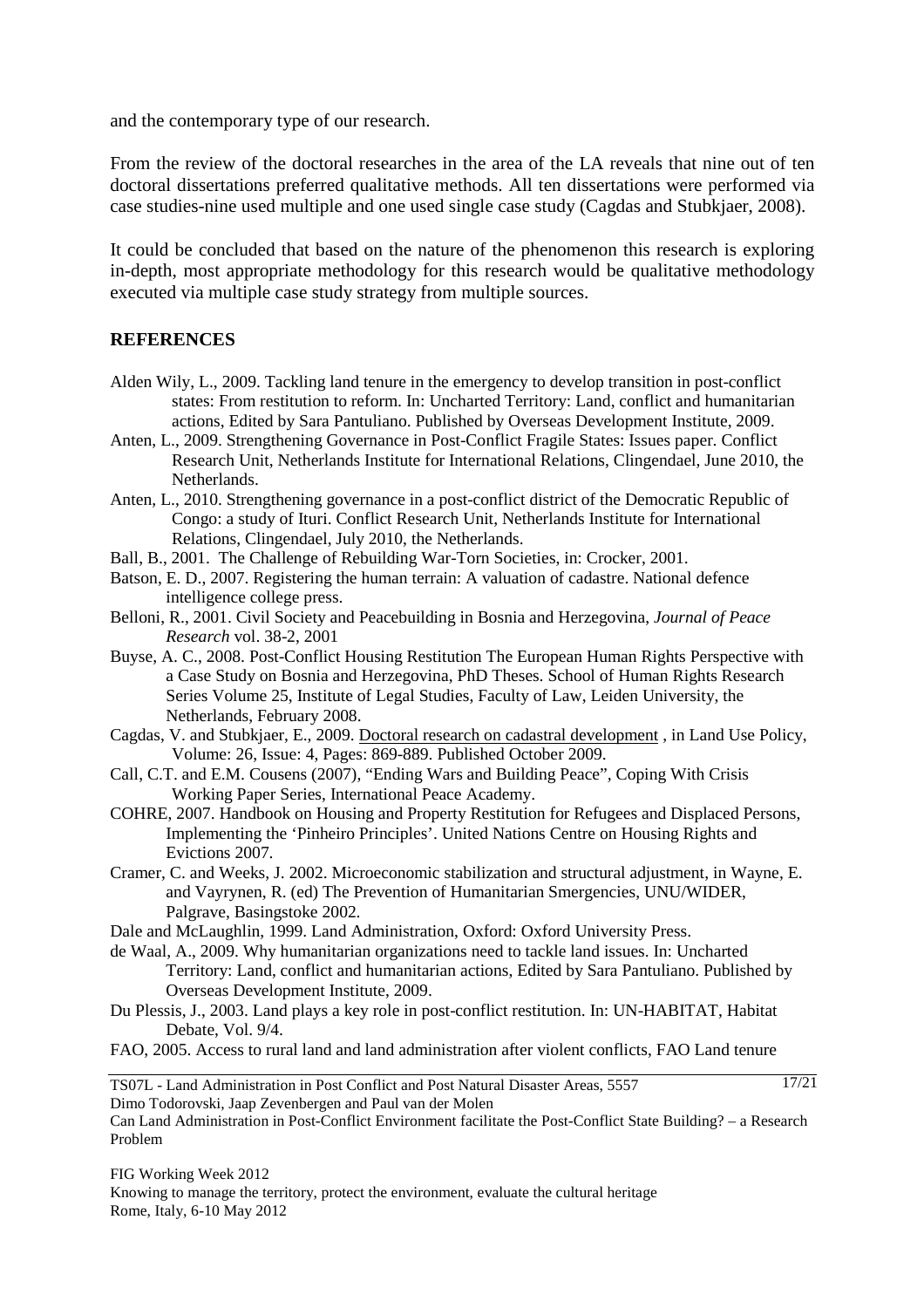studies, Rome, Italy.

- FIG, 1995. International Federation of Surveyors (FIG) Commission 7, The Statement on the Cadastre, FIG Publication No. 11, Canberra, Australia.
- Fitzpatrick, D., 2008. Guidelines on addressing land issues after natural disasters. April Draft, EMG, Geneva, 2008.
- Guterras, A., 2009. In the Foreword of the: Uncharted Territory: Land, conflict and humanitarian actions, Edited by Sara Pantuliano. Published by Overseas Development Institute, 2009.
- Groot, R. and Molen, P.v.d., 2000. Final Report from the Workshop on Capacity Building in Land Administration for Developing Countries. ITC, Enschede , the Netherlans.
- Henssen and Williamson, 1990. Land registration, cadastre and its interaction; a world perspective. Proceedings XIX FIG Congress, Helsinki, Finland.
- HPG, 2008. Uncharted Territory: Land, conflict and humanitarian actions, Meeting Report. Humanitarian Policy Group (HPG), Birkbeck College, London, February 2008.
- Huggins, C. and Clover, J., 2005. From the Ground Up: Land Rights, Conflicts and Peace in Sub0- Saharian Africa, African Center for Technology Studies/Institute for Security Studies. Pretoria, South Africa, 2005.
- Imbusch, P., 1999. Konflikttheorien. In: Imbusch, P. und R. Zoll (ed.): Friedens- und Konfliktforschung. Eine Einführung mit Quellen. (Friedens- und Konfliktforschung 1). Opladen 1999.
- Jeong, H., 2000. Peace and Conflict Studies. An Introduction. Aldershot: Ashgate 2000.
- Levy, D., 2006. Qualitative Methodology and Grounded Theory in Property Research, Pacific Rim Property Research Journal, Vol. 12, No. 4.
- Lewis, D., 2004. Challenges to Sustainable Peace: Land Disputes Following Conflict. FIG Commission 7 Symposium on Land Administration in Post Conflict Areas, Geneva, Switzerland, April, 2004.
- Miall, et al. 1999. Hugh Miall, Oliver Ramsbotham & Tom Woodhouse. Contemporary Conflict Resolution. The Prevention, Management and Transformation of Deadly Conflicts. Cambridge: Polity Press 1999.
- McAuslan, P., 2007. Post-conflict land administration: a note, 11 June 2007, http://info.worldbank.org/etools/docs/library/240936/Postconflict%20Land%20Adm.pdf, accessed 21.08.2011.
- McLaughlin, J.D. and Nichols, S.E., 1989. Resource Management: The Land Administration and Cadastral Systems Component, In: Surveying and Mapping No. 2.
- Molen, P.v.d., 2002. The dynamic aspect of land administration: an often forgotten component in system design. Computers, Environment and Urban Systems 26 (2002) 361-381.
- Molen, P.v.d., 2011. Cadasters , Nations and States. Magazine on positioning, navigation and beyond, May 2011, Delhi, India. www accessed 25.07.11 http://mycoordinates.org/cadastresnations-and-states/.
- Molen, P.v.d. and Lemmen, C., 2004. Land administration in post-conflict areas, 3<sup>rd</sup> FIG Regional Conference, Jakarta, Indonesia.
- NYU CIC&IPA, 2008. From Fragility to Resilience: Concepts and Dilemmas of Statebuilding in Fragile States. A Research Paper for the OECD Fragile States Group, submitted by the Centre on International Cooperation at New York University & International Peace Academy, 4 March 2008. www accessed on 1.08.2011
- http://www.humansecuritygateway.com/documents/CIC\_fromfragilitytoresilience.pdf OECD, 2008. Concepts and Dilemmas of State Building in Fragile Situations, from Fragility to
- Resilience. Organisation for Economic Co-operation and Development, OECD 2008. OECD, 2007. The Principles for Good International Engagement in Fragile States. Organisation

TS07L - Land Administration in Post Conflict and Post Natural Disaster Areas, 5557 Dimo Todorovski, Jaap Zevenbergen and Paul van der Molen

Can Land Administration in Post-Conflict Environment facilitate the Post-Conflict State Building? – a Research Problem

FIG Working Week 2012 Knowing to manage the territory, protect the environment, evaluate the cultural heritage Rome, Italy, 6-10 May 2012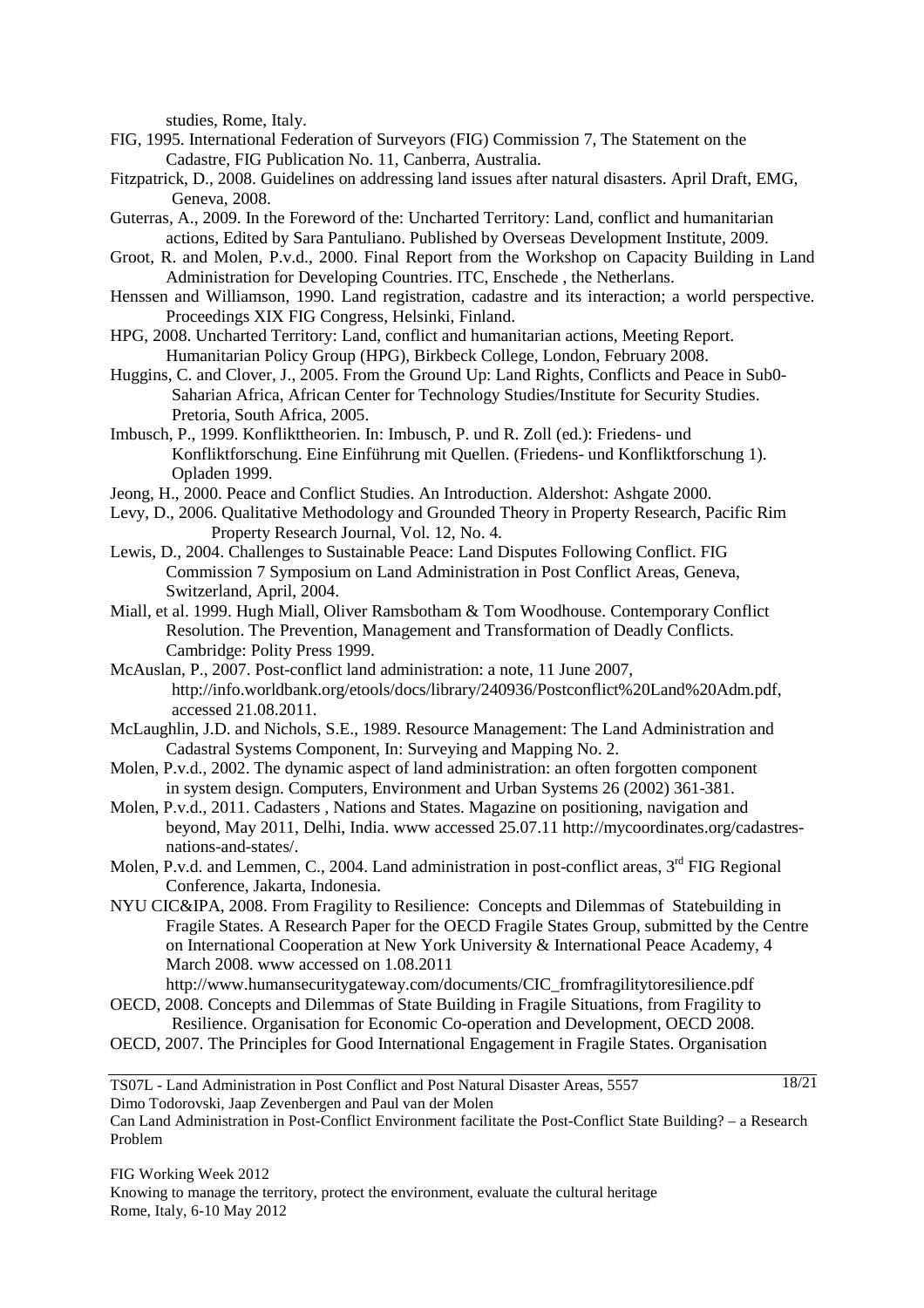for Economic Co-operation and Development Assistance Committee, Paris, France, 2007.

- OCHA, 2005. United Nations Humanitarian Response Review, Office for the Coordination of Humanitarian Affairs, New York and Geneva, August 2005.
- Putzel, J., 2009. in FIG PUBLICATION 45, Land Governance in Support of the Millennium Development Goals, A new Agenda for Land Professionals, FIG/World Bank Conference, Washington DC, USA
- Pantuliano, S., 2009. Uncharted Territory: Land, conflict and humanitarian actions, Edited by Sara Pantuliano. Published by Overseas Development Institute, 2009.
- Steudler, D., 2004. A framework for the evaluation of Land Administration Systems. PhD theses.
- Tibaijuka, K. A., 2007. Foreword of UN-HABITAT 2007, A Post-Conflict Land Administration and peacebuilding handbook, UN-HABITAT, April 2007.
- Thomas, RM 2003, Blending qualitative and quantitative research methods in theses and dissertations, Corwin Press, Thousand Oaks, California.
- Todorovski, D., 2011. Characteristics of post-conflict Land Administration with focus on the status of land records in such environment, FIG Working Week 2011, Marrakesh, Morocco, May 2011.
- United Nations, 1985. Conventional and Digital Cadastral Mapping. Report of the Meeting of the Ad Hoc Group of experts on Cadastral Surveying and Land Information Systems. Economic and Social Council E/CONF.77/L.1.
- UN, 1998. Housing and Property restitution in the context of the return of refugees and internally displaced persons. UN Sub-Commission on Protection and Promotion of Human Rights Resolution 1998/26.
- UN/ECE, 1996. Land Anministartion Guidelines. United Nations, New York and Geneve.
- UN/ECE, 2005. Social and Economic Benifit of Good Land Administration. HM Land Registry, London, on behalf of the UNECE WPLA.
- UN/ECE, 2011. Official web-site of UN/ECE, Working Party on Land Administration (http://www.unece.org/hlm/wpla/welcome.html, accessed on 01.10.2011)
- UN/FIG, 1999. The Bathurst Declaration on Land Administration for Sustainable Development. Report from the UN-FIG Workshop on "Land Tenure and Cadastral Infrastructures for Sustainable Development", Bathurst, NSW, Australia.
- UN-HABITAT, 2007. A Post-Conflict Land Administration and peacebuilding handbook, UN-HABITAT, April 2007.
- UN-HABITAT, 2009. Land and Conflict; Handbook for Humanitarians: September 2009.
- Unruh, Jon D., 2004. "Land and Property Rights in the Peace Process." *Beyond Intractability*. Eds. Guy Burgess and Heidi Burgess. Conflict Research Consortium, University of Colorado, Boulder. Posted: January 2004 <http://www.beyondintractability.org/essay/Land\_tenure/>. Accessed 25.08.2011.
- USAID, 2004. Land and Conflict a toolkit for intervention, USAID Office of Conflict Management and Mitigation, Washington DC, USAID.
- UU DPCR, 2011a. Uppsala University, Department for Peace and Conflict Research. www accessed 01.08.2011 http://www.pcr.uu.se/research/ucdp/definitions/definition\_of\_armed\_conflict/
- UU DPCR, 2011b. Uppsala University, Department for Peace and Conflict Research. www accessed 01.08.2011 http://www.pcr.uu.se/digitalAssets/55/55265\_Codebook\_Peace\_Agreements\_replication\_data
	- set\_dec\_2010.pdf
- Wallensteen, P., 2002. Understanding Conflict Resolution. War, Peace and the Global System. London: Sage Publications, London, United Kingdom, 2002
- Wehrmann, B., 2005. Landkonflikte im urbanen und peri-urbanen Raum von Großstädten in Entwicklungsländern. Mit Beispielen aus Accra und Phnom Penh. Urban and Peri-urban Land

19/21

TS07L - Land Administration in Post Conflict and Post Natural Disaster Areas, 5557 Dimo Todorovski, Jaap Zevenbergen and Paul van der Molen

FIG Working Week 2012 Knowing to manage the territory, protect the environment, evaluate the cultural heritage Rome, Italy, 6-10 May 2012

Can Land Administration in Post-Conflict Environment facilitate the Post-Conflict State Building? – a Research Problem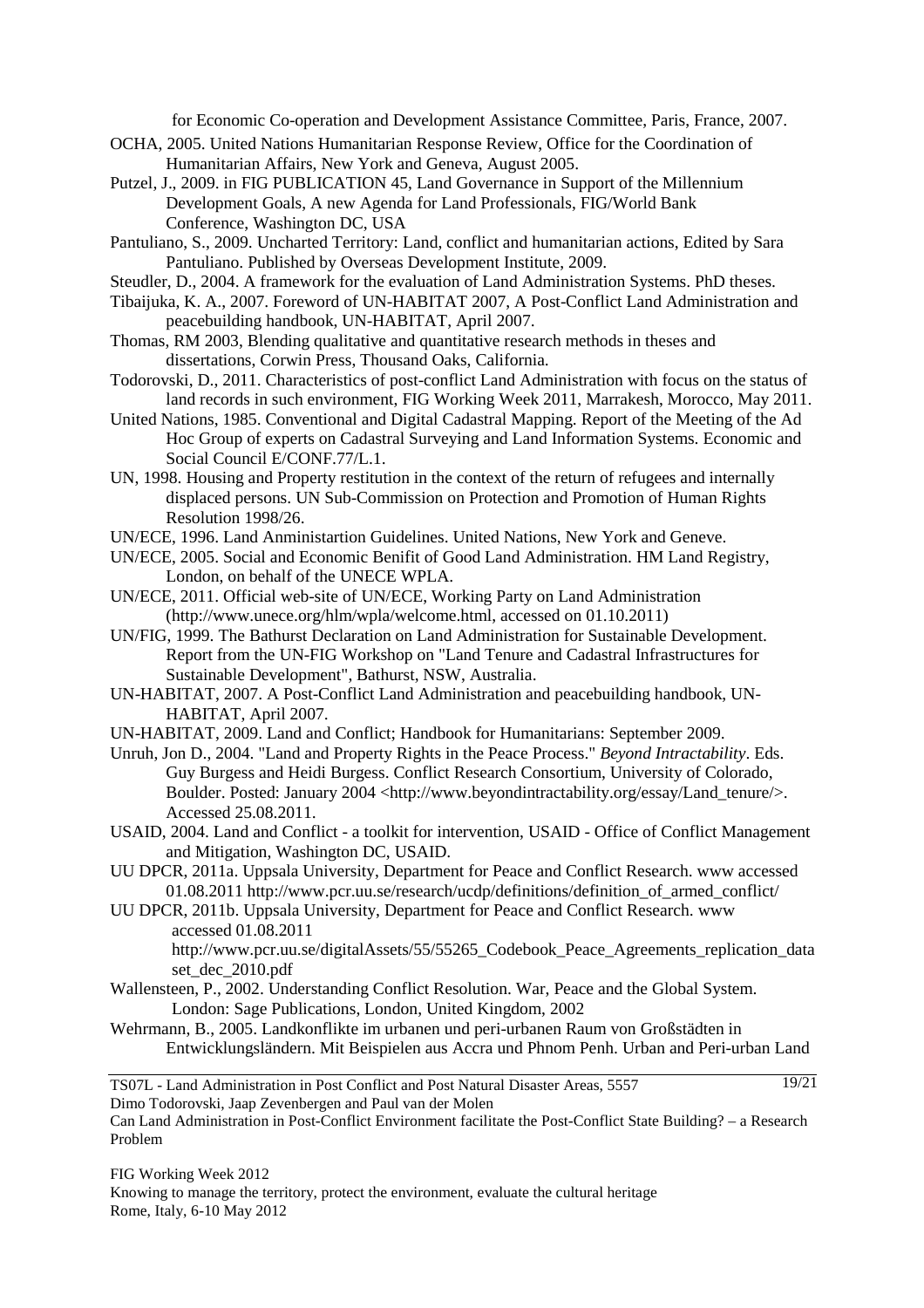Conflicts in Developing Countries. PhD thesis. Research Reports on Urban and Regional Geography 2. Berlin 2005.

- Wehrmann, B., 2006. Cadasters in itself won't solve the problem: the role of the Institutional Change and Psychological Motivation in Land Conflicts – Cases from Africa.  $5<sup>th</sup> FIG$ Regional Conference, Accra, Ghana, March 8-11, 2006.
- Whaites, A., 2008. 'States in Development: Understanding State-building', Department for International Development, UK (DFID), London, United Kingdom, 2008.
- Yin, R.K., 2003. Case-study research design and methods, (third edition) Applied Social Research Methods Series, 5, Sage Publications, CA.

Zevenbergen, J., 2002. Systems of Land Registration, Aspects and Effects. PhD theses.

Zevenbergen, J. and Burns, T., 2010. Land Administration in Post-Conflict Areas; A key Land and Conflict issue. FIG Congress 2010, Sydney, Australia.

## **BIOGRAPHICAL NOTES**

**Dimo Todorovski,** is assistant researcher AiO / PhD candidate at the the University of Twente, Faculty of Geo-Information Science and Earth Observation (ITC) department of Urban and Region Planning and Geoinformation Management in Enschede - The Netherlands. He obtained MSc degree in Geo-Information Management ITC, in 2006. His research interest focuses on land management/administration, and presently he is doing a research on Land Administration in post-conflict environment.

**Jaap Zevenbergen** is professor in land administration systems at the University of Twente, Faculty of Geo-Information Science and Earth Observation (ITC), department of Urban and Region Planning and Geoinformation Management in Enschede - The Netherlands. He holds Master degrees in geodetic engineering and law and defended his PhD on systems of land registration in 2002. He has published several articles and numerous papers about land administration and land registration. He has studied numerous systems of land registration, both as a researcher and as a consultant, the most recent being Ethiopia and Ghana. He is also a co-chair of Commission 7 Working Group 2.

Paul van der Molen is the recently retired director of Kadaster International (the international department of the Dutch Cadastre, Land Registry and Mapping Agency. He holds a chair in land administration and cadastre at the Faculty for Geo-information Science and Earth Observation (ITC) of the Twente University in Enschede (NL). He has been a chairperson of FIG Commission 7 (Cadastre and land Management) for the period 2002-2006, and also vice president of FIG – period 2007-2008.

## **CONTACTS**

TS07L - Land Administration in Post Conflict and Post Natural Disaster Areas, 5557 Dimo Todorovski, Jaap Zevenbergen and Paul van der Molen Can Land Administration in Post-Conflict Environment facilitate the Post-Conflict State Building? – a Research Problem

FIG Working Week 2012 Knowing to manage the territory, protect the environment, evaluate the cultural heritage Rome, Italy, 6-10 May 2012